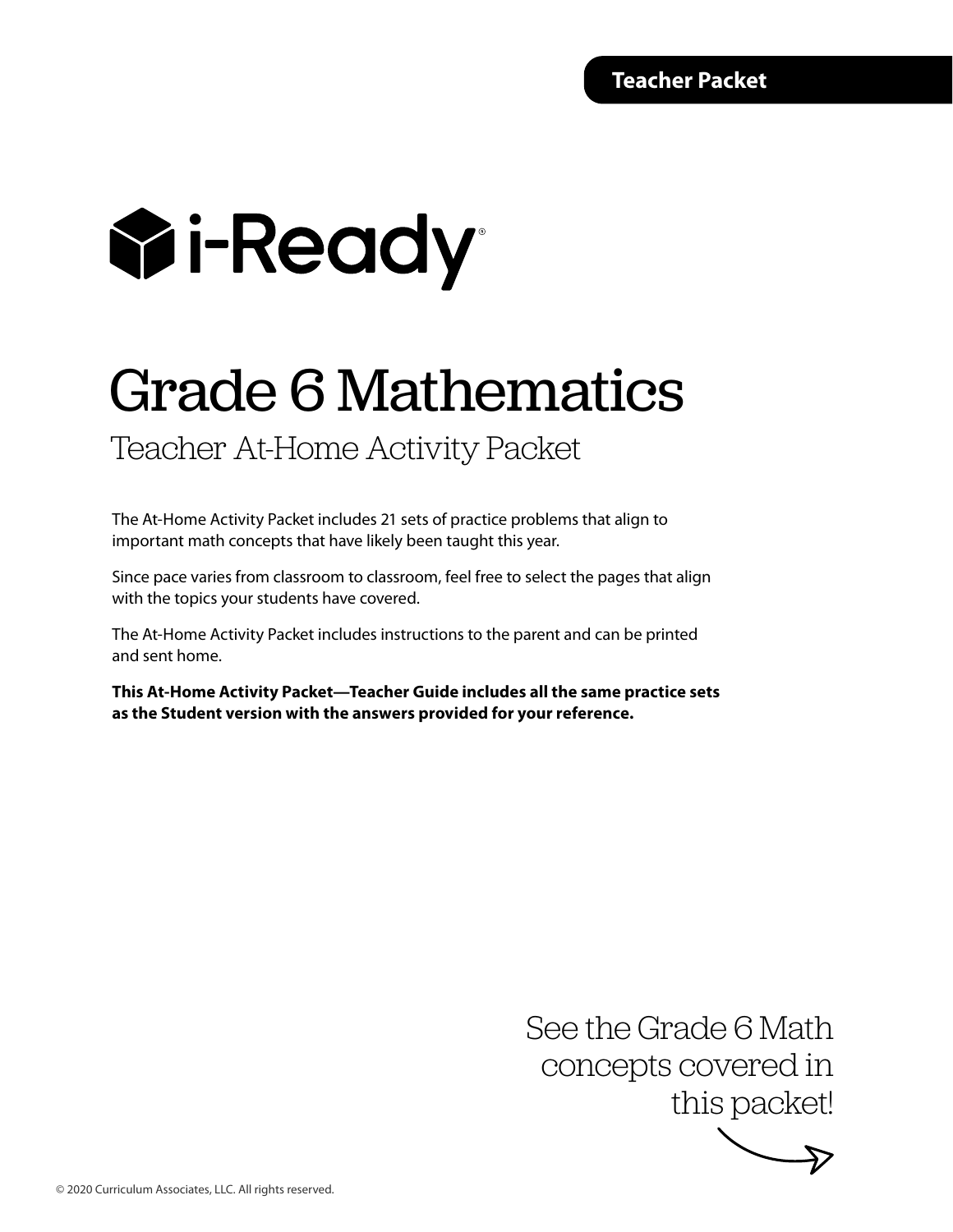### Grade 6 Math concepts covered in this packet

| <b>Concept</b>                                     | <b>Practice</b>   | <b>Fluency and Skill Practice</b>                  |    |
|----------------------------------------------------|-------------------|----------------------------------------------------|----|
|                                                    | 1                 |                                                    | 3  |
| <b>Understanding Ratios</b>                        | 2                 |                                                    |    |
|                                                    | 3                 |                                                    | 5  |
|                                                    | 4                 | Using Unit Rate to Find Equivalent Ratios          |    |
| <b>Understanding Rates</b>                         | 5                 | Using Unit Rate to Compare Ratios                  |    |
|                                                    | 6                 | Using Unit Rate to Convert Measurements            | 11 |
|                                                    | 7                 |                                                    | 13 |
| <b>Understanding Percents</b>                      | 8                 |                                                    | 14 |
|                                                    | 9                 |                                                    | 15 |
| <b>Understanding Division</b>                      | 10                | Understanding Division with Fractions              |    |
| with Fractions                                     | 11                | Using Multiplication to Divide by a Fraction       | 17 |
|                                                    | $12 \overline{ }$ | <b>Understanding Positive and Negative Numbers</b> | 18 |
|                                                    | 13                | Comparing Positive and Negative Numbers            | 20 |
| <b>Understanding Integers</b>                      | 14                |                                                    | 21 |
|                                                    | 15                | Understanding the Four-Quadrant Coordinate         |    |
|                                                    | 16                | Writing and Interpreting Algebraic Expressions.    |    |
| Understanding                                      | 17                |                                                    | 25 |
| Expressions and<br>Exponents                       | 18                | Using Order of Operations with Expressions         | 26 |
|                                                    | 19                |                                                    | 27 |
|                                                    | 20                | Writing and Solving One-Variable Equations         | 29 |
| <b>Understanding Equations</b><br>and Inequalities | 21                | Writing and Graphing One-Variable                  | 31 |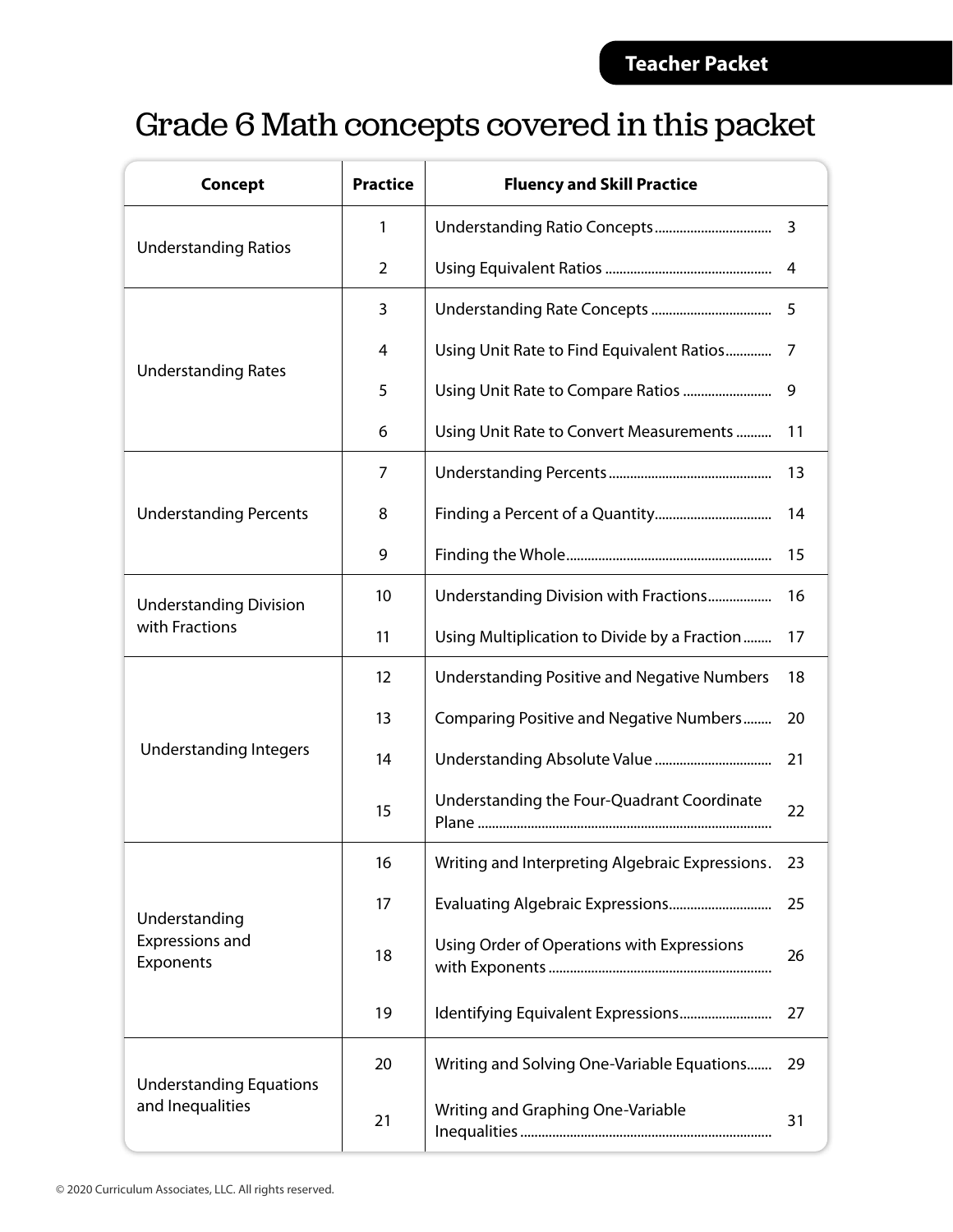#### Understanding Ratio Concepts

**Complete each problem about ratio relationships.** 

**1** Ms. Omar runs the school tennis club. She has a bin of tennis balls and rackets. For every 5 tennis balls in the bin, there are 3 tennis rackets. Draw a model to show the ratio of tennis balls to tennis rackets.

**Tennis balls Tennis rackets**

Write the following ratios.

tennis balls to tennis rackets **5 : 3 or 5 to 3**

tennis balls to total pieces of tennis equipment **5 : 8 or 5 to 8**

**2** Christian has a collection of 18 shark teeth. He identified them as 6 tiger shark teeth, 8 sand shark teeth, and the rest as bull shark teeth.

What does the ratio 6 : 8 represent in this situation?

**Possible answer: The ratio 6 : 8 is the ratio of the number of tiger shark teeth to the number of sand shark teeth.**

What does the ratio 4 : 18 represent in this situation? Explain your reasoning. Include a model in your explanation.

**Possible answer:**  $6 + 8 = 14$  **and**  $18 - 14 = 4$ **, so there are 4 bull shark teeth and a total of 18 shark teeth. So, 4 : 18 is the ratio of bull shark teeth to the total number of shark teeth.**

**Tiger shark Sand shark**  $\binom{1}{1}$   $\binom{1}{1}$   $\binom{1}{1}$   $\binom{1}{1}$   $\binom{1}{1}$   $\binom{1}{2}$  **18 shark teeth Bull shark**

**3** How are part-to-part ratios different from part-to-whole ratios? **Possible answer: Part-to-part ratios show the relationship between two separate groups that are part of a whole. Part-to-whole ratios show the relationship between one or more parts and the total number of items that make up the whole.**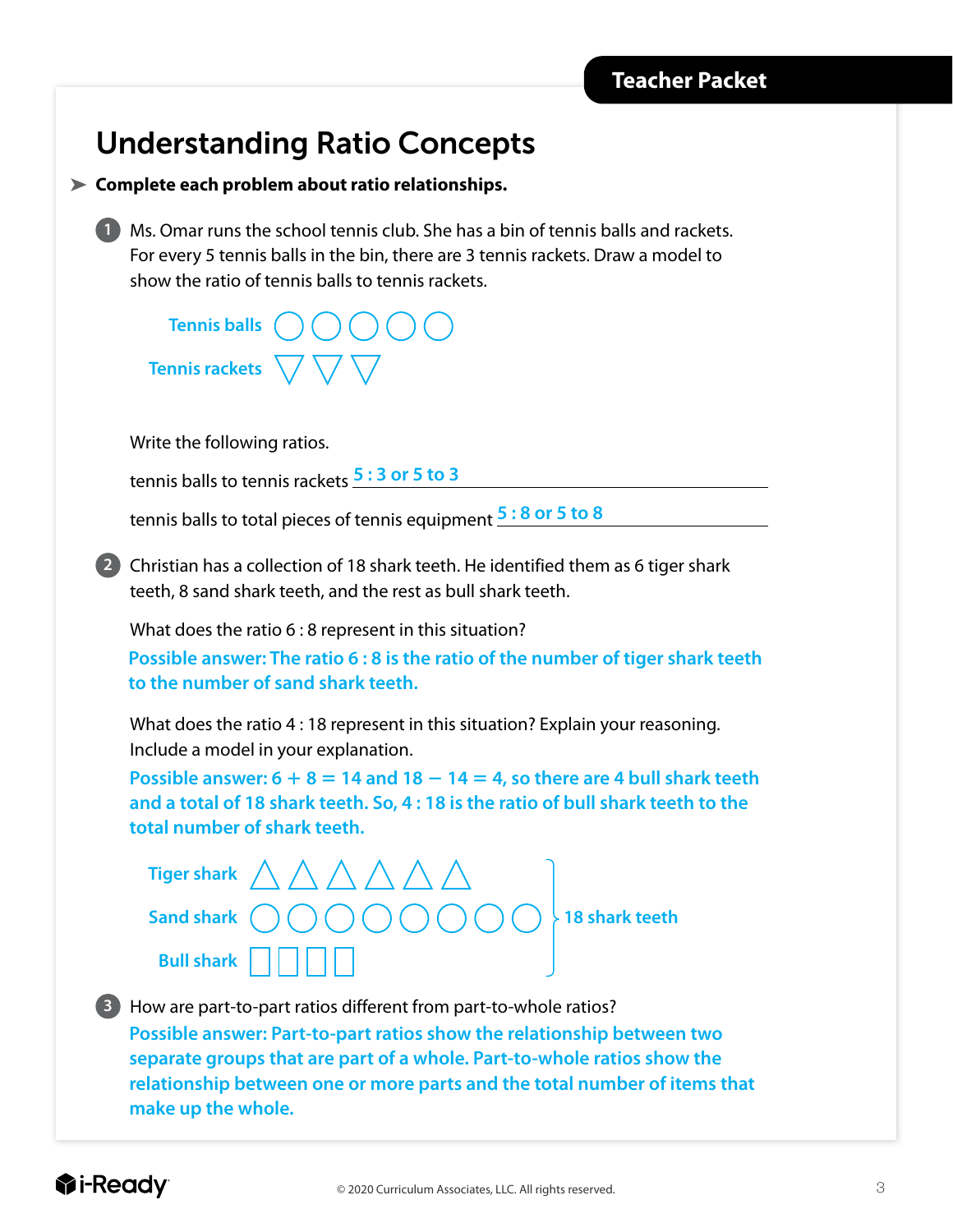### Using Equivalent Ratios

#### **Solve each problem.**

- **1** Josie is training for a race. The ratio of the number of minutes she runs to the number of miles she runs is 24 to 3. She plans to run 10 miles. How many minutes will it take her?
- **2** A chef planning for a large banquet thinks that 2 out of every 5 dinner guests will order his soup appetizer. He expects 800 guests at the banquet. Use equivalent ratios to estimate how many cups of soup he should prepare.

#### **80 minutes**

**3** Fred is making a fruit salad. The ratio of cups of peaches to cups of cherries is 2 to 3. How many cups of peaches will Fred need to make 60 cups of fruit salad?

#### **320 cups of soup**

**4** A community garden center hosts a plant giveaway every spring to help community members start their gardens. Last year, the giveaway supported 50 families by giving away 150 plants. Based on this ratio, how many plants will the center give away this year in order to support 65 families?

#### **24 cups of peaches**

**5** The first week of January, there are 49 dogs and 28 cats in an animal shelter. Throughout the month, the ratio of dogs to cats remains the same. The last week of January, there are 20 cats in the shelter. How many dogs are there?

#### **195 plants**

**6** A wedding planner uses 72 ivy stems for 18 centerpieces. When she arrives at the venue, she realizes she will only need 16 centerpieces. How many ivy stems should she use so that the ratio of ivy stems to centerpieces stays the same?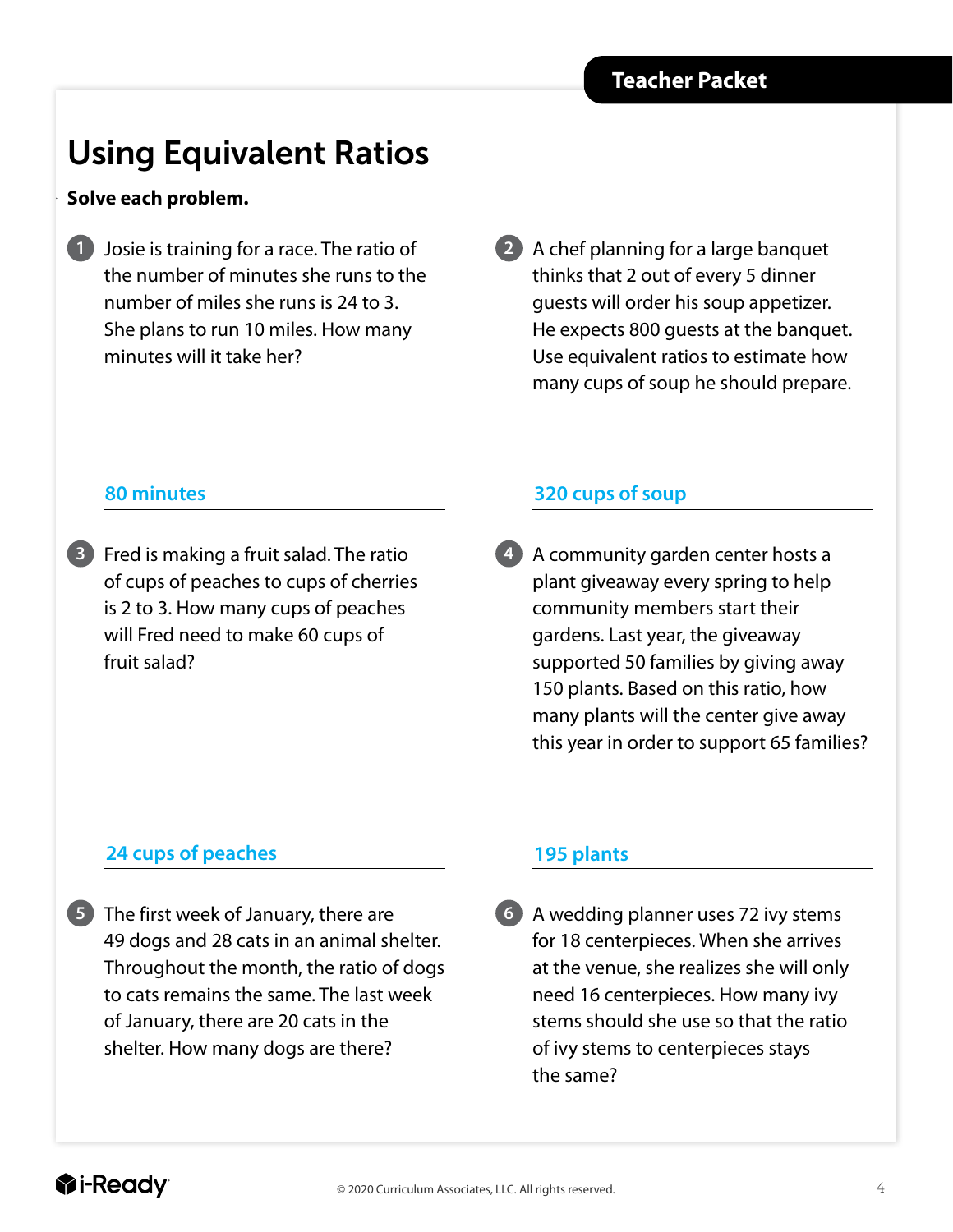### Understanding Rate Concepts

**1** It takes Maya 30 minutes to solve 5 logic puzzles, and it takes Amy 28 minutes to solve 4 logic puzzles. Use models to show the rate at which each student solves the puzzles, in minutes per puzzle.

**Possible answer:**

| <b>Maya</b>    |                  |  |  |
|----------------|------------------|--|--|
|                | <b>Number of</b> |  |  |
| <b>Minutes</b> | puzzles          |  |  |
| 30             | 5                |  |  |
| б              |                  |  |  |

| Amy            |                  |  |  |
|----------------|------------------|--|--|
|                | <b>Number of</b> |  |  |
| <b>Minutes</b> | puzzles          |  |  |
| 28             |                  |  |  |
|                |                  |  |  |

If Maya and Amy had the same number of puzzles to solve, who would finish first? Explain.

**Maya will finish first. Possible explanation: Maya takes 6 minutes per puzzle. Amy takes 7 minutes per puzzle.** 



**2** A garden hose supplies 36 gallons of water in 3 minutes. Use a table of equivalent ratios to show the garden hose's water flow in *gallons per minute* and *minutes per gallon*.

**Possible work:**

| <b>Gallons</b> | 36 | 12 |  |
|----------------|----|----|--|
| <b>Minutes</b> | R  |    |  |

**12 gallons per minute;**  $\frac{1}{12}$  minute per gallon

How many gallons of water does the hose supply in 10 minutes? Explain.

**Possible answer: You multiply the rate in gallons per minute by 10 minutes.**   $10 \times 12 = 120$  gallons of water in 10 minutes.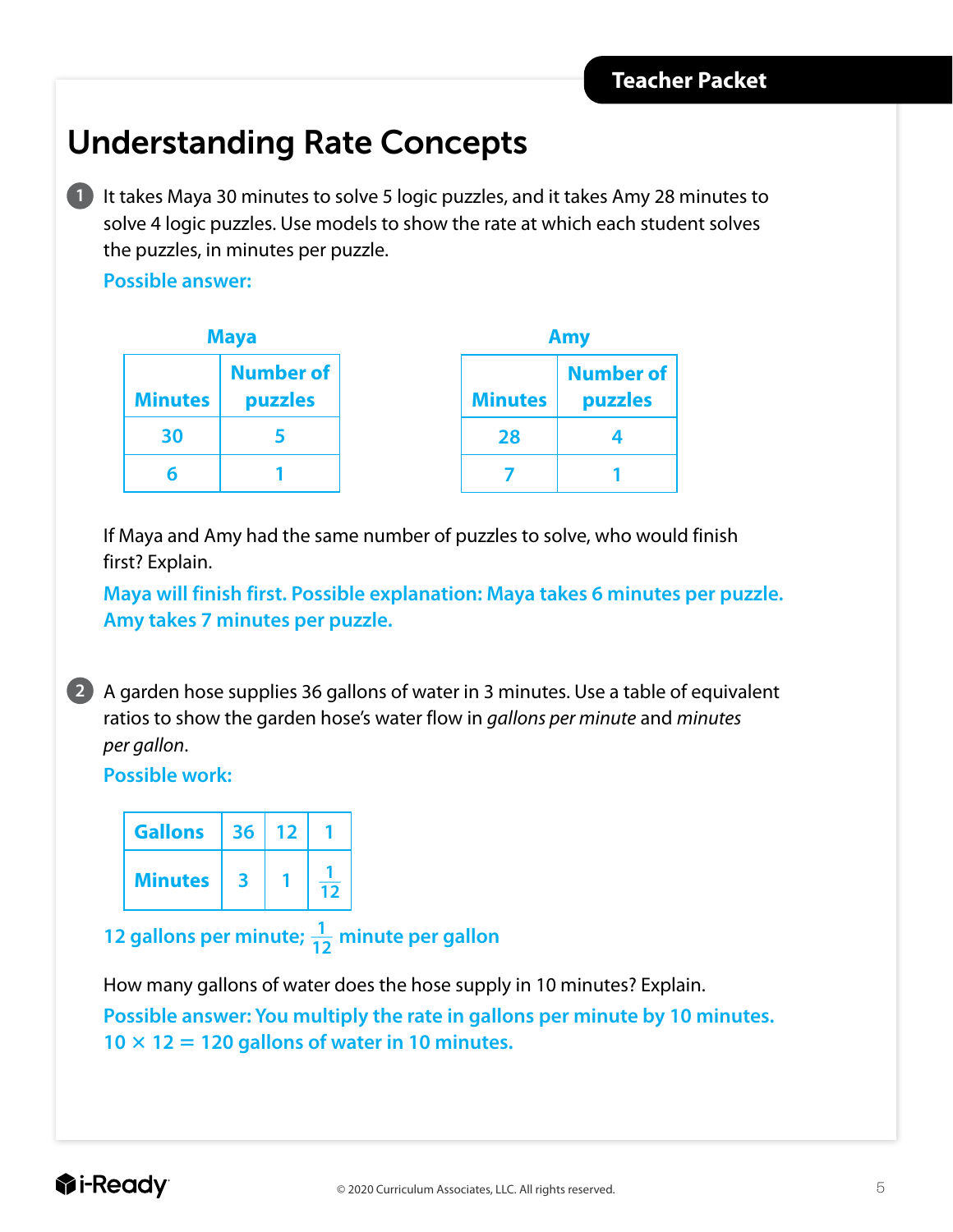#### Understanding Rate Concepts *continued*

**3** Max travels to see his brother's family by car. He drives 216 miles in 4 hours. What is his rate in miles per hour? Use a double number line to show your work. **54 miles per hour; Possible work:**



Suppose he makes two stops of 10 minutes each during his journey. Will he be able to reach the town in 4 hours if he keeps the speed the same?

**No; Possible explanation: If he makes two 10-minute stops, he will have to travel the distance in 3 hours and 40 minutes, which means that he will not be able to reach the town in 4 hours without driving faster.**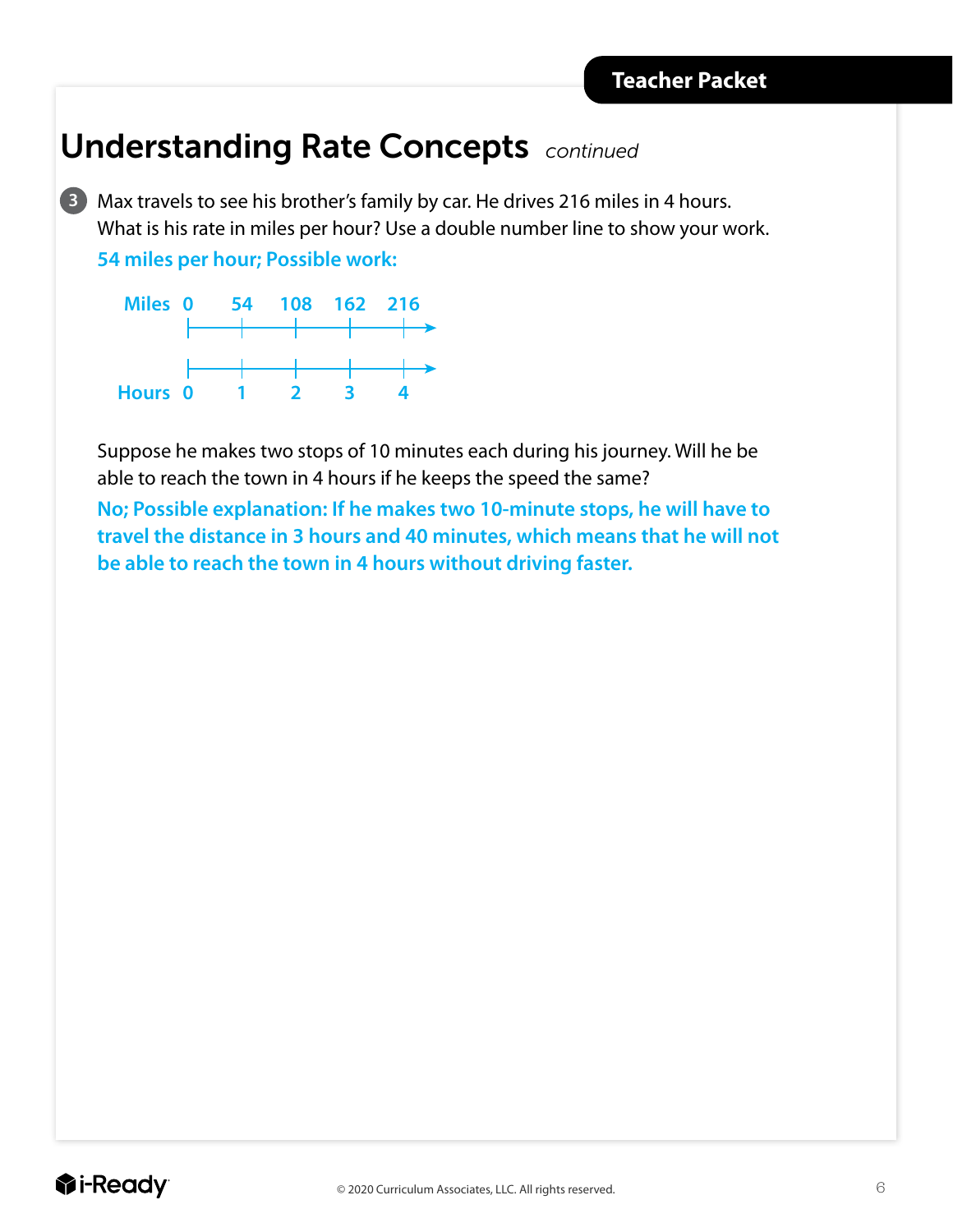### Using Unit Rates to Find Equivalent Ratios

#### **Solve each problem. Show your work.**

**1** Rachel mows 5 lawns in 8 hours. At this rate, how many lawns can she mow in 40 hours?

**25 lawns; Possible work: Since 5**  $\div$  **8 =**  $\frac{5}{8}$ **, Rachel mows**  $\frac{5}{8}$  **lawns per hour:**  $40 \times \frac{5}{8} = 25$ . So, Rachel mows 25 lawns in 40 hours.

**2** A contractor charges \$1,200 for 100 square feet of roofing installed. At this rate, how much does it cost to have 1,100 square feet installed?

**\$13,200; Possible work: Since 1,200** 4 **100** 5 **12, the roof installation costs \$12 per square foot: 1,100** 3 **12** 5 **13,200. So, it costs \$13,200 to install 1,100 square feet.**

**3** It takes Jill 2 hours to run 14.5 miles. At this rate, how far could she run in 3 hours? **21.75 miles; Possible work: Since 14.5** 4 **2** 5 **7.25, Jill runs about 7.25 miles per hour:**  $3 \times 7.25 = 21.75$ **. So, Jill could run 21.75 miles in 3 hours.** 

**4** Bobby catches 8 passes in 3 football games. At this rate, how many passes does he catch in 15 games?

**40 balls; Possible work: Since 8**  $\div$  **3 =**  $\frac{8}{3}$ **, Bobby catches**  $\frac{8}{3}$  **balls per game:**  $15 \times \frac{8}{3} = 40$ . So, Bobby catches 40 balls in 15 games.

**5** Five boxes of crackers cost \$9. At this rate, how much do 20 boxes cost? \$36; Possible work: Since  $9 \div 5 = \frac{9}{5} = 1.80$ , the crackers cost \$1.80 per box:  $20 \times 1.80 = 36$ . So, 20 boxes cost \$36.00.

**6** It takes a jet 2 hours to fly 1,100 miles. At this rate, how far does it fly in 8 hours? **4,400 miles; Possible work: Since 1,100**  $\div$  **2 = 550, the jet flies 550 miles per hour: 550**  $\times$  **8 = 4,400. So, it flies 4,400 miles in 8 hours.**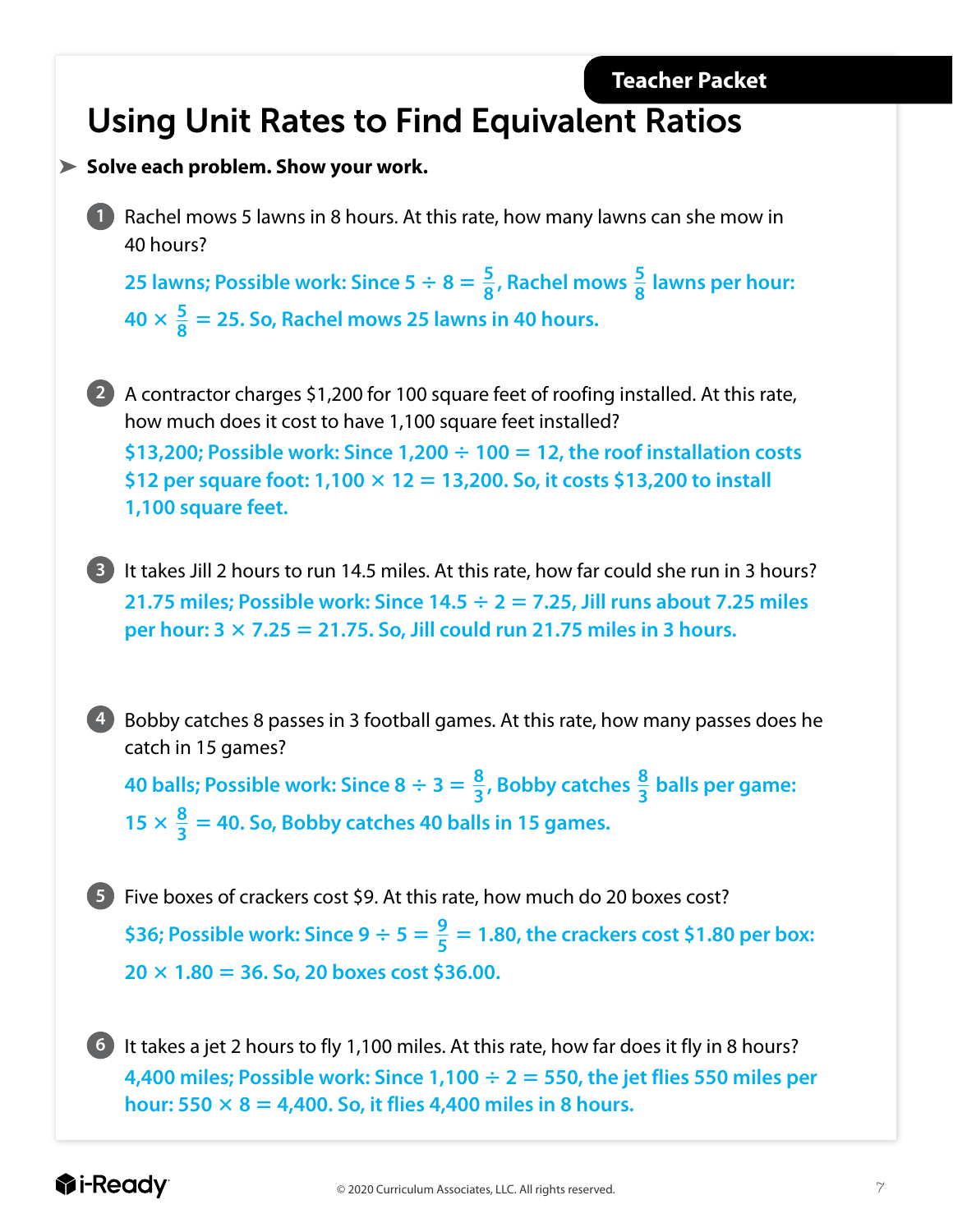### Using Unit Rates to Find Equivalent

#### Ratios *continued*

LESSON 16

**7** It takes Dan 32 minutes to complete 2 pages of math homework. At this rate, how many pages does he complete in 200 minutes?

**12.5 pages; Possible work: Since**  $2 \div 32 = 0.0625$ **, Dan completes 0.0625 page per minute: 0.0625** 3 **200** 5 **12.5. So, he completes 12.5 pages in 200 minutes.**

**8** Kendra gets a paycheck of \$300 after 5 days of work. At this rate, how much does she get paid for working 24 days?

**\$1,440; Possible work: Since 300** 4 **5** 5 **60, Kendra gets paid \$60 per day: 60** 3 **24** 5 **1,440. So, she gets paid \$1,440 for working 24 days.**

**9** Tim installs 50 square feet of his floor in 45 minutes. At this rate, how long does it take him to install 495 square feet?

**550 minutes; Possible work: Since 50**  $\div$  45 =  $\frac{10}{9}$ , Tim installs  $\frac{10}{9}$  square feet per minute: 495  $\times \frac{10}{9} = 550$ . So, it takes him 550 minutes to install **495 square feet.**

**10** Taylin buys 5 ounces of tea leaves for \$2.35. At this rate, how much money does she need to buy 12 ounces of tea leaves?

**\$5.64; Possible work: Since 2.35** 4 **5** 5 **0.47, tea leaves cost \$0.47 per ounce: 0.47** 3 **12** 5 **5.64. So, she needs \$5.64 to buy 12 ounces.**

**11** In problem 10, how would your work be different if you were asked how many ounces of tea leaves Taylin could buy with \$10? **I would find the unit rate in terms of ounces per dollar rather than dollars per ounce and then multiply by \$10 to find the number of ounces Taylin could buy with that amount.**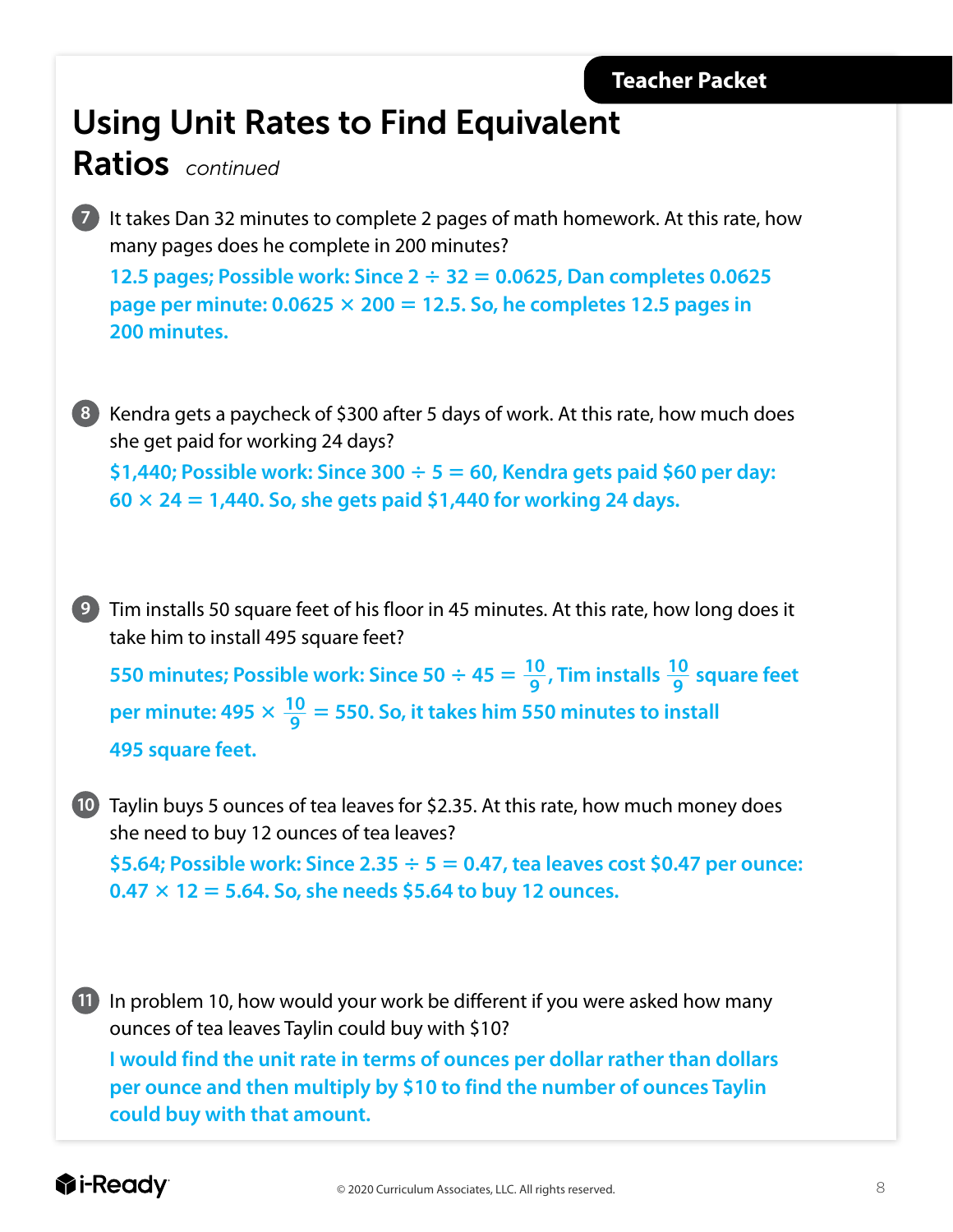### Using Unit Rates to Compare Ratios

#### **Solve each problem. Show your work.**

LESSON 16

**1** Shawn sells 36 vehicles in 4 weeks. Brett sells 56 vehicles in 7 weeks. Who sells more vehicles per week?

**Shawn; Possible work: Shawn:**  $\frac{36}{4}$  = 9 vehicles per week; **Brett:**  $\frac{56}{7}$  = 8 vehicles per week; 9 > 8

| 2) The table shows the gas mileage |
|------------------------------------|
| of two vehicles. Which vehicle     |
| travels more miles per gallon?     |

| Car          | <b>Miles</b> | <b>Gallons</b> |
|--------------|--------------|----------------|
| Pickup Truck | 120          |                |
| Minivan      | 180          | 10             |

**Minivan; Possible work: Pickup Truck:**  $\frac{120}{8}$  = 15; Minivan:  $\frac{180}{10}$  = 18; **18 mpg** . **15 mpg**

**3** Joe and Chris each have a lawn mowing business. Joe charges \$40 to mow 2 acres. Chris charges \$30 to mow 1.2 acres. Who charges more per acre?

**Chris; Possible work: Joe:**  $\frac{40}{2}$  = 20; Chris:  $\frac{30}{1.2}$  = 25; \$25 > \$20

**4** The table shows the time it took two athletes to run different races. Who ran faster?

| <b>Athlete</b> | <b>Seconds</b> | <b>Meters</b> |
|----------------|----------------|---------------|
| Ellen          | 28             | 200           |
| Lindsay        | 60             | 400           |

Ellen; Possible work: Ellen:  $\frac{200}{28} \approx 7.14$  meters per second; **Lindsay:**  $\frac{400}{60}$  ≈ 6.67 meters per second; 6.67 < 7.14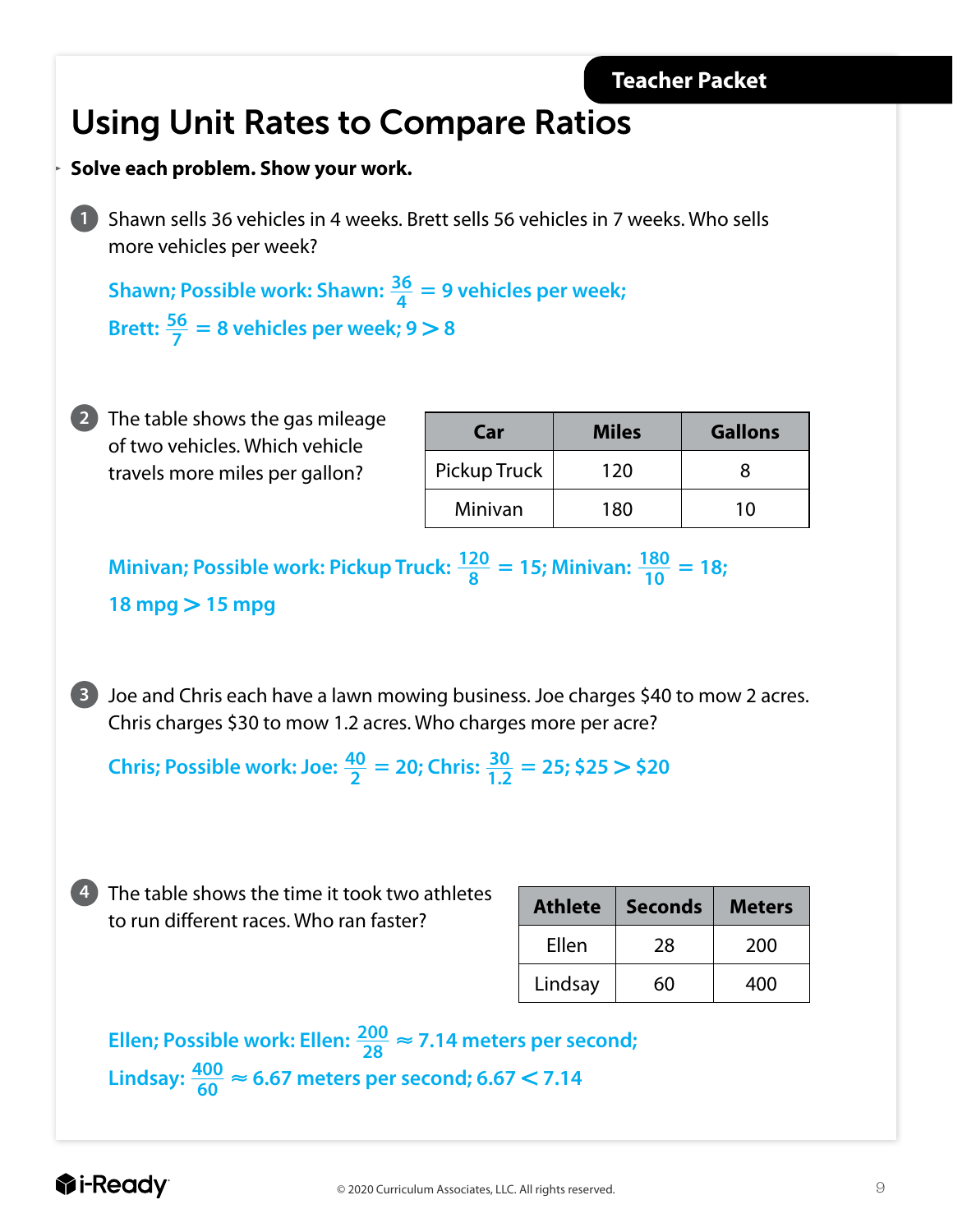### Using Unit Rates to Compare Ratios *continued*

**5** Branden and Pete each play running back. Branden carries the ball 75 times for 550 yards, and Pete has 42 carries for 380 yards. Who runs farther per carry?

**Pete; Possible work: Branden:**  $\frac{550}{75} \approx 7.33$  yards per carry;  $\text{Pete: } \frac{380}{42} \approx 9.05 \text{ yards per carry; } 9.05 > 7.33$ 

**6** The table shows the price of two cereal brands and the number of ounces per box. Which is the better price per ounce?

| <b>Cereal</b>  | <b>Ounces</b> | <b>Price</b> |
|----------------|---------------|--------------|
| <b>Brand A</b> | 18            | \$2.50       |
| <b>Brand B</b> | 24            | \$3.50       |

**Brand A; Possible work: Brand A:**  $\frac{2.50}{18} \approx 0.14$ **; Brand B:**  $\frac{3.50}{24} \approx 0.15$ **;**  $$0.14 < $0.15$ 

**7** Describe two different ways you could change the values in the table so that the answer to problem 6 is different.

**Possible answer: I could change the price of Brand B to \$3.35 or less or change the number of ounces for Brand B to 25 ounces or more.**

LESSON 16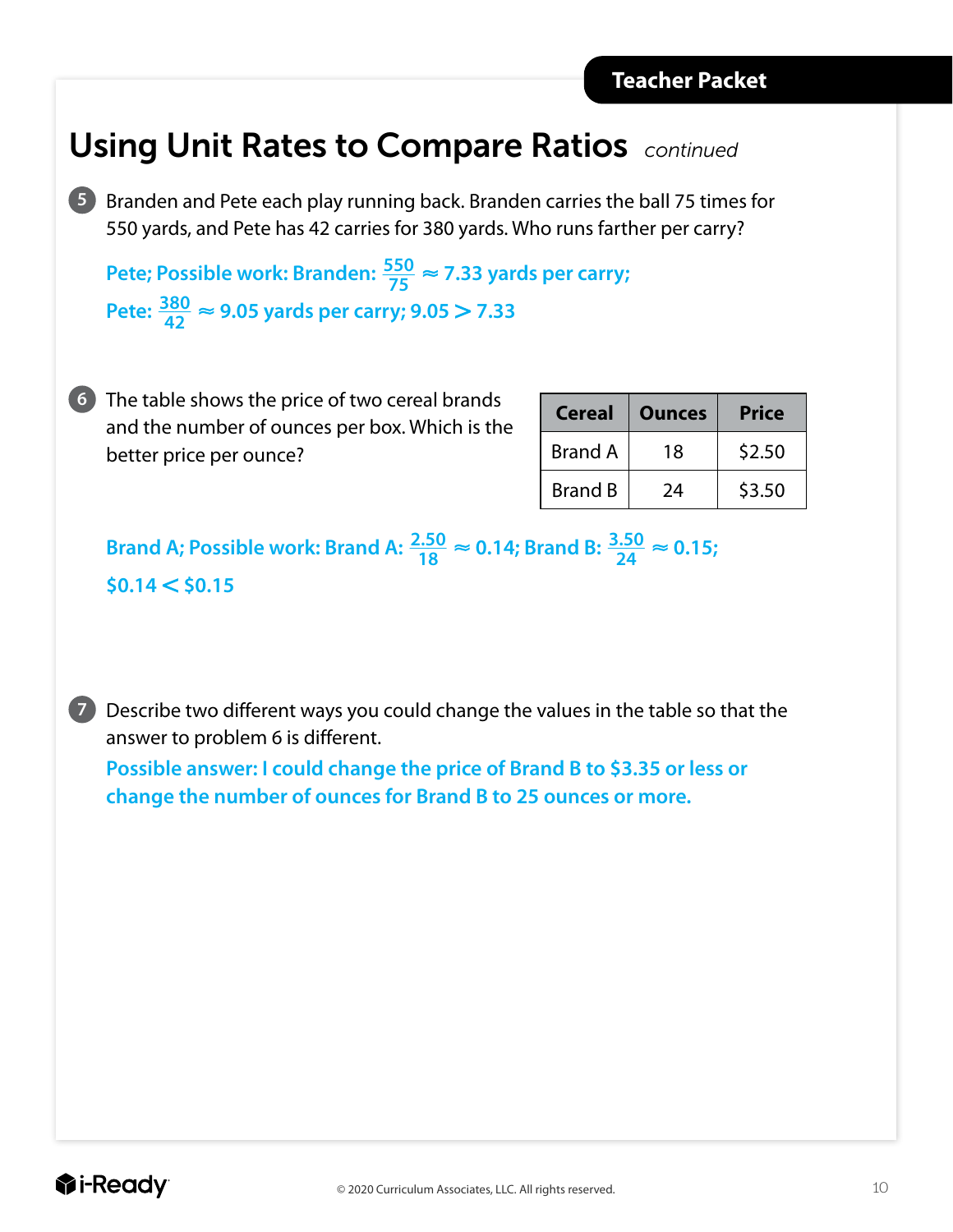### Using Unit Rates to Convert Measurements

#### **Solve each problem. Show your work.**

**1** Susan has a 12-inch board for constructing a wooden chair. The directions say to use a board that is 29 centimeters long. Is her board long enough to cut?  $(1$  inch = 2.54 centimeters)

**Yes; Possible work: 2.54 centimeters per inch:**  $12 \times 2.54 = 30.48$ 

**Her board is 30.48 centimeters long, so she has enough to cut 29 centimeters.**

**2** Kevin uses 84 fluid ounces of water to make an all-purpose cleaner. The directions call for 4 fluid ounces of concentrated soap for every 3 cups of water. How many fluid ounces of soap should he use? (1 cup  $= 8$  fl oz)

**14 fluid ounces of soap; Possible work: 8 fl oz per cup:**  $8 \times 3 = 24$  **fl oz of water**

**4** fl oz of soap per 24 fl oz of water:  $\frac{4}{24} = \frac{1}{6}$  fl oz of soap per fl oz of water

 $84 \times \frac{1}{6} = 14$ 

**3** Shannon test-drives a car in Germany and drives 95 kilometers per hour. What is her speed in miles per hour? (1 kilometer  $\approx$  0.62 mile)

58.9 miles per hour; Possible work: 0.62 mile per kilometer:  $95 \times 0.62 = 58.9$ 

**4** Keith works 8 hours per day for 5 days per week. Melba works 2,250 minutes each week. Who spends more time at work?

**Keith; Possible work: 60 minutes in 1 hour; 8**  $\times$  **5 = 40 hours per week; 40** 3 **60** 5 **2,400 minutes, so Keith works 2,400 minutes each week. This is more than 2,250, so Keith spends more time at work.**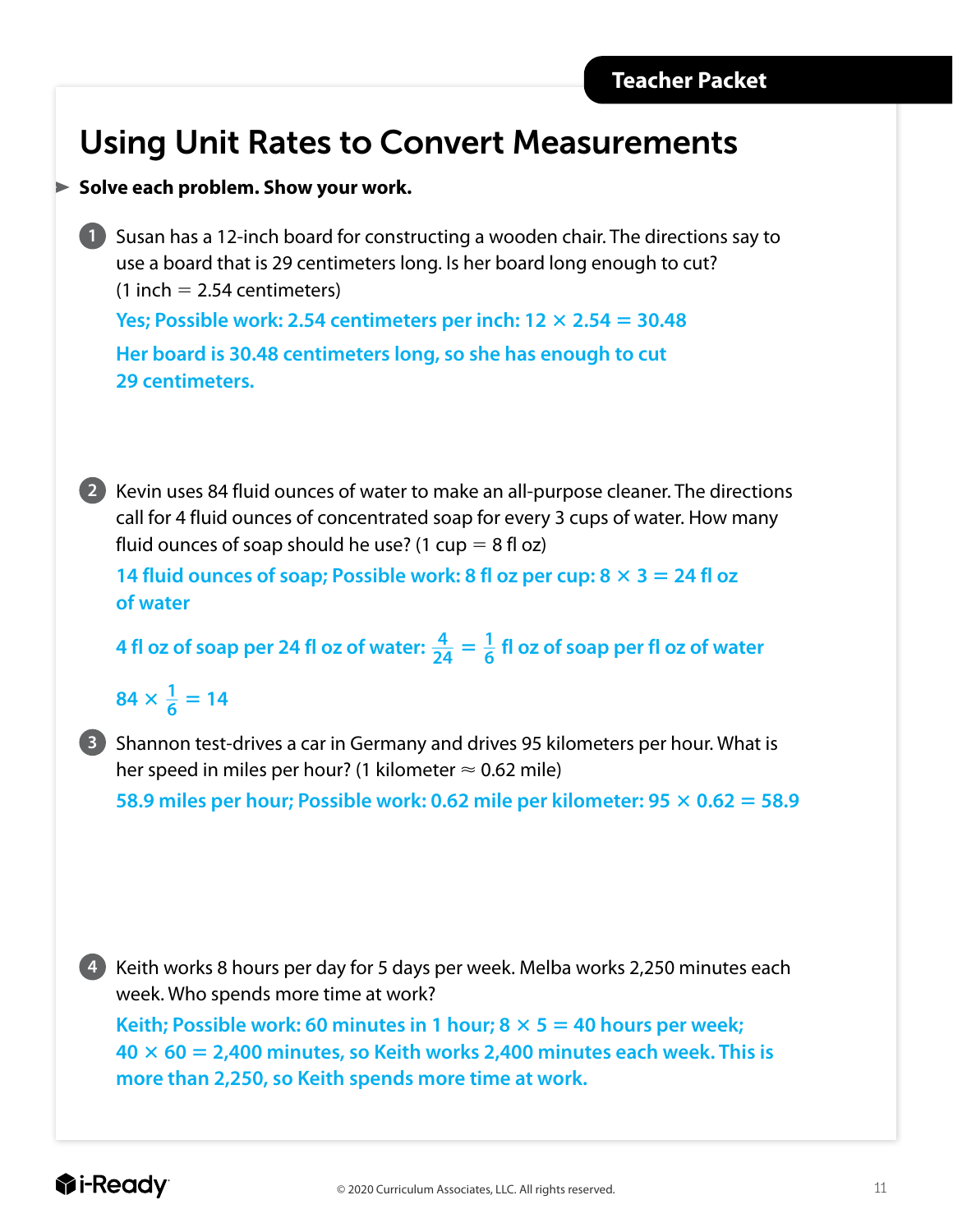### Using Unit Rates to Convert

#### Measurements *continued*

**5** Jason runs 440 yards in 75 seconds. At this rate, how many minutes does it take him to run a mile? (1 mile  $= 1,760$  yards)

5 minutes; Possible work:  $\frac{1}{1,760}$  miles per yard, 440  $\times$   $\frac{1}{1,760}$  =  $\frac{1}{4}$  mile

He runs  $\frac{1}{4}$  mile in 75 seconds, so it takes him 75  $\times$  4 = 300 seconds to run **a mile.**

 $\frac{1}{60}$  min per second, 300  $\times$   $\frac{1}{60}$  = 5 minutes



**6** Boxes of granola are on sale at a price of 2 for \$4.50. There are 12 ounces of granola in each box. What is the unit price in dollars per pound?

**\$3.00 per pound; Possible work: 12** 3 **2** 5 **24 total ounces; 16 ounces in 1 pound**;  $\frac{24}{16}$  = 1.5 **pounds**;  $\frac{4.50}{1.5}$  = \$3.00 per pound



**7** Sam is delivering two refrigerators that each weigh 105 kilograms. There is an elevator with a weight limit of 1,000 pounds. Can he take both refrigerators on the elevator in one trip? (1 kilogram  $\approx$  2.2 pounds)

```
Yes; Possible work: 2.2 pounds per kilogram; 105 \times 2.2 = 231;
231 \times 2 = 462
```
**Sam can take the refrigerators in the elevator in one trip because the combined weight of the refrigerators is only 462 pounds.**

**8** For every 140 feet that Kelly rides on her bicycle, the wheels turn 20 times. About how many times do the wheels turn in 5 miles? (1 mile  $=$  5,280 feet)

about 3,771 times; Possible work: 5,280 feet per mile,  $\frac{20}{140} = \frac{1}{7}$  turn per foot,  $5 \times 5,280 = 26,400$  feet; 26,400  $\times \frac{1}{7} = 3,771.43$  turns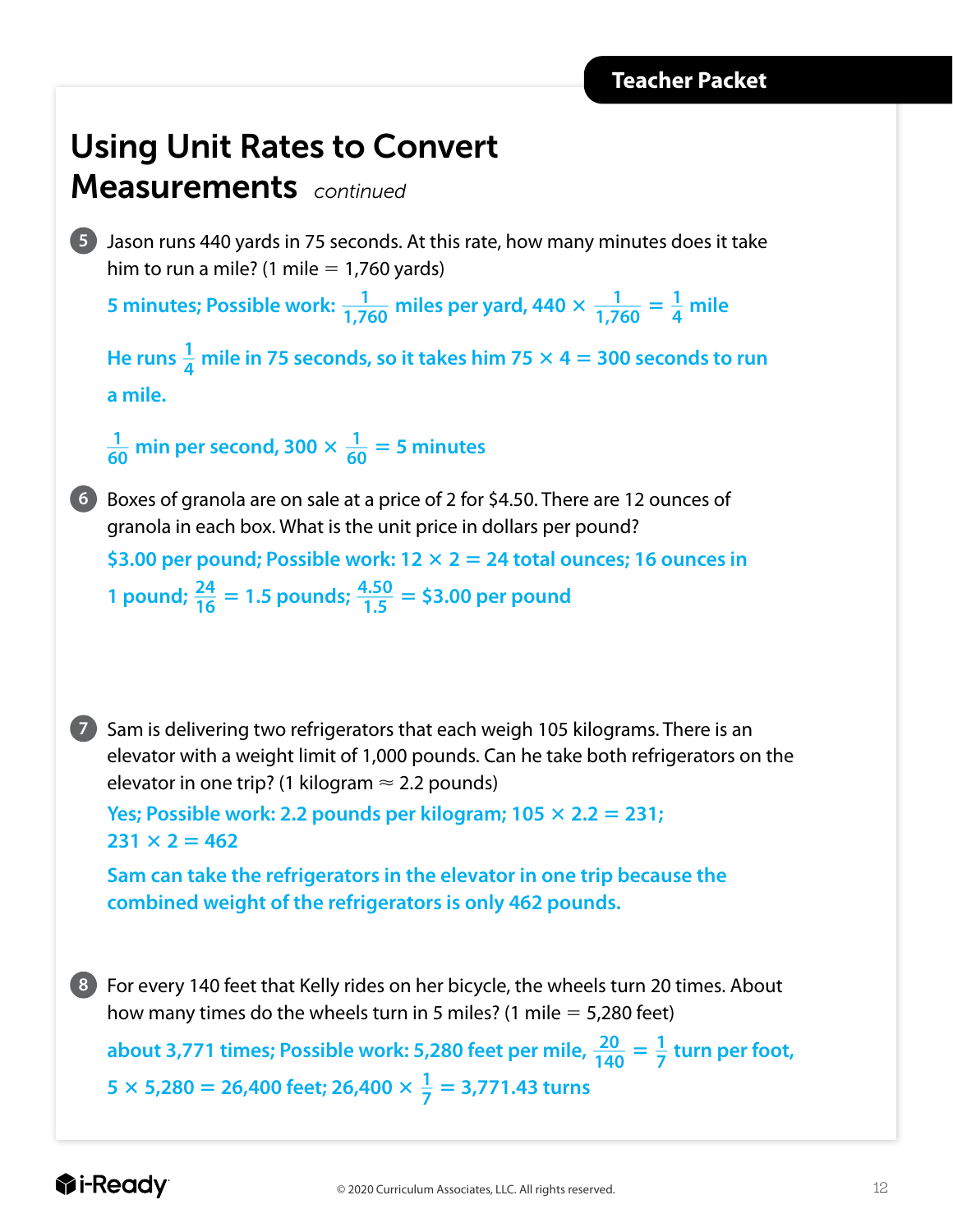#### 0% 100% **2** Justin needs to make 80 illustrations for an art book. He has made 40% of the illustrations. Make a bar model to show his progress. How many illustrations does he still need to make? Explain. **3** In a classroom of 28 students, 75% of the students have met their reading goal. Label the double number line. How many students met their reading goal? What fraction of 28 students met their reading goal? Explain. **Students Percent** 28 100% **\$180; Possible explanation: The model is divided into 5 equal sections.**  Each section represents  $\frac{1}{5}$  of \$300, or \$60. Each section also represents 20%. **I shaded 3 sections to get to 60%. That is equal to \$180. 48; Possible explanation: 40% corresponds to 32 on the bar model. Therefore, he has made 32 illustrations so far and still needs to make 48 illustrations. 20% 40% 60% 80% \$60 \$60 \$60 \$60 \$60 16 0 16 32 48 64 80 0% 20% 40% 60% 80% 100% 16 16 16 16 0 7 14 21 0% 25% 50% 75% 21** students;  $\frac{3}{4}$ ; Possible explanation: 75% corresponds to 21 students. **So, 21 students met their reading goal. The fraction**  $\frac{75}{100}$  **represents 75%.** Therefore,  $\frac{75}{100}$ , or  $\frac{3}{4}$ , of 28 students met their reading goal.

**1** Emma is saving for a bicycle that costs \$300. This month, she reaches 60% of her

**\$60 \$120 \$180 \$240**

goal. Label and shade the bar model to show her progress. How much money has

Understanding Percents

she saved? Explain.

\$0

**Teacher Packet**

\$300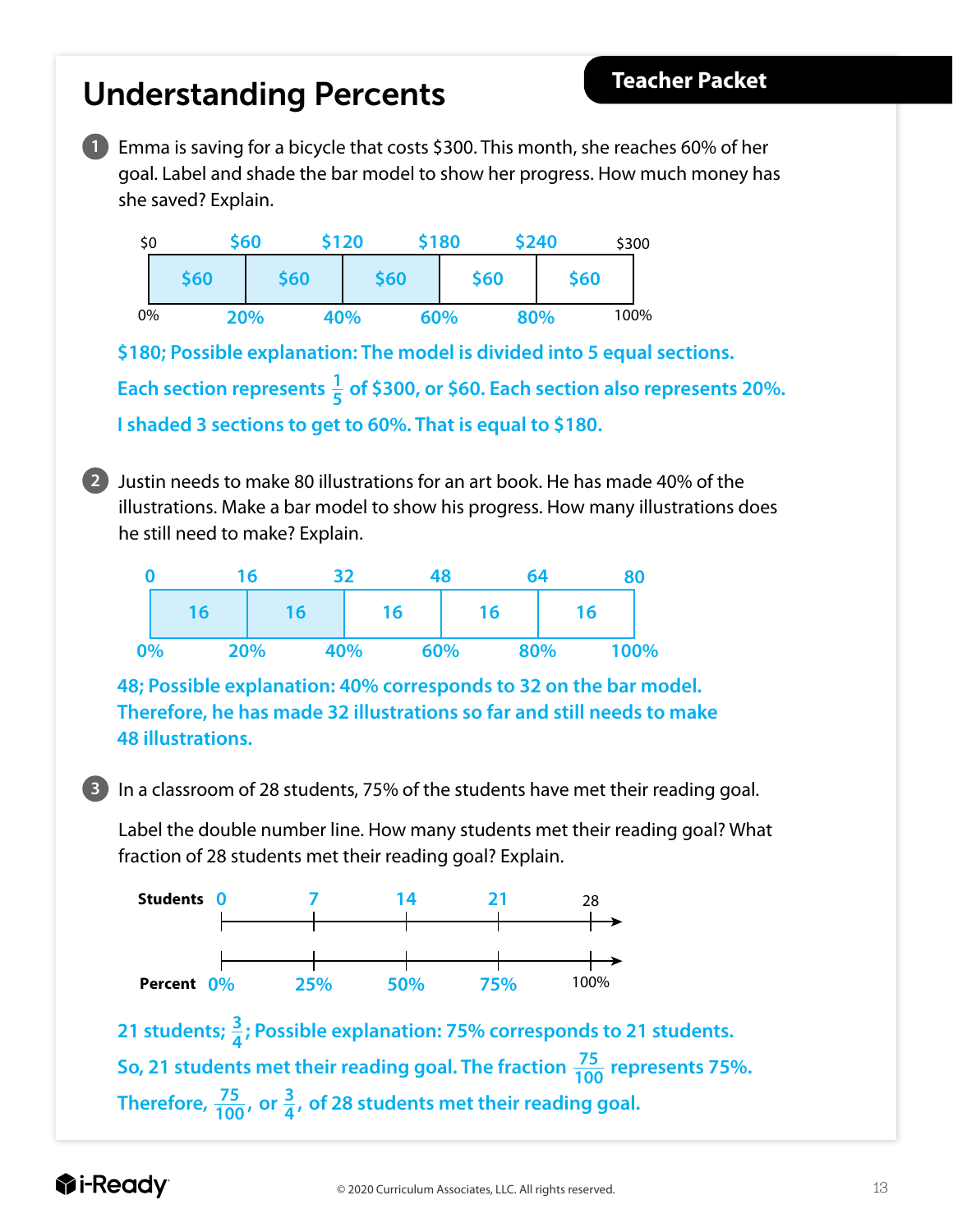#### Finding a Percent of a Quantity

**Find the percent of the number. The answers are mixed up at the bottom of the page. Cross out the answers as you complete the problems.**

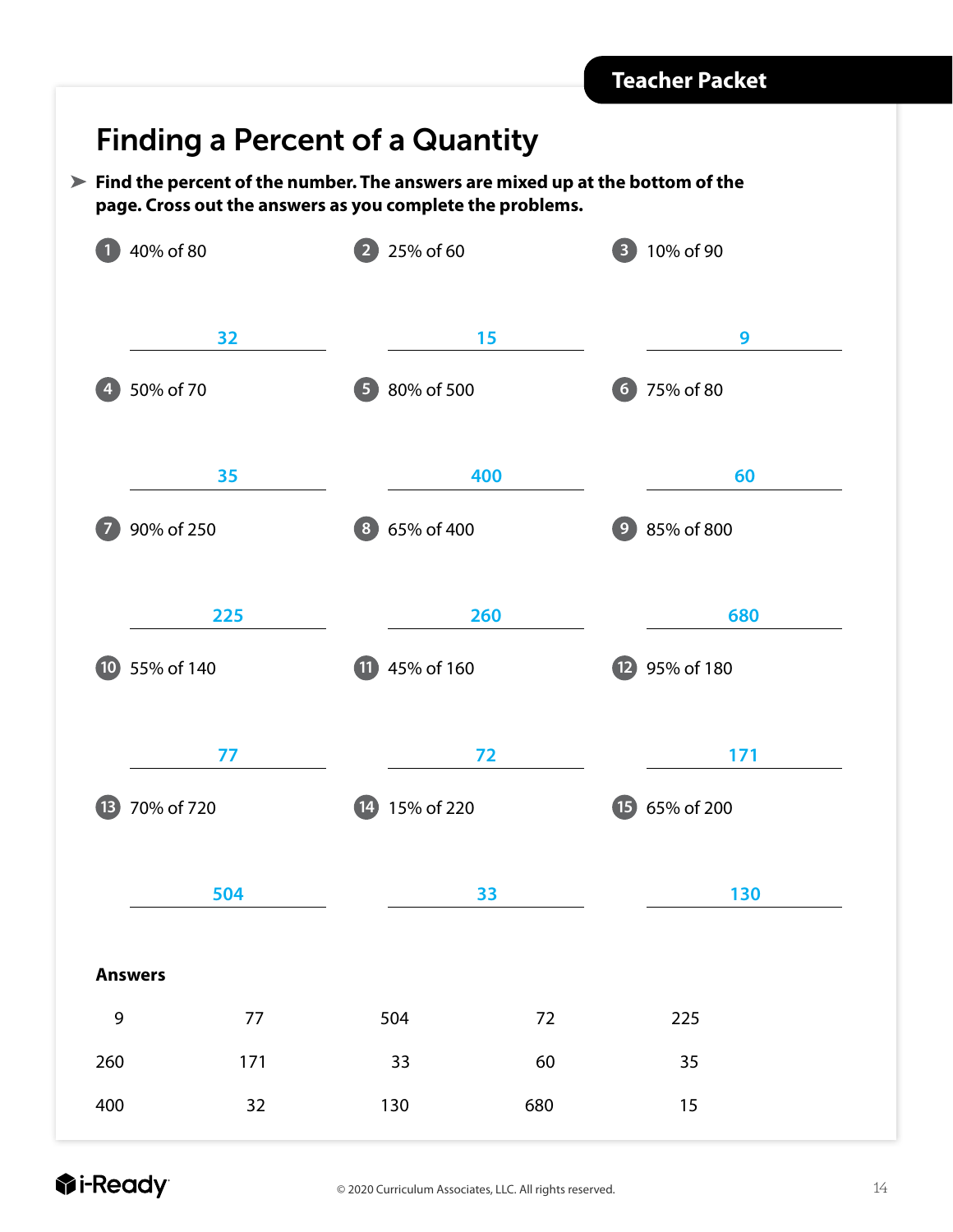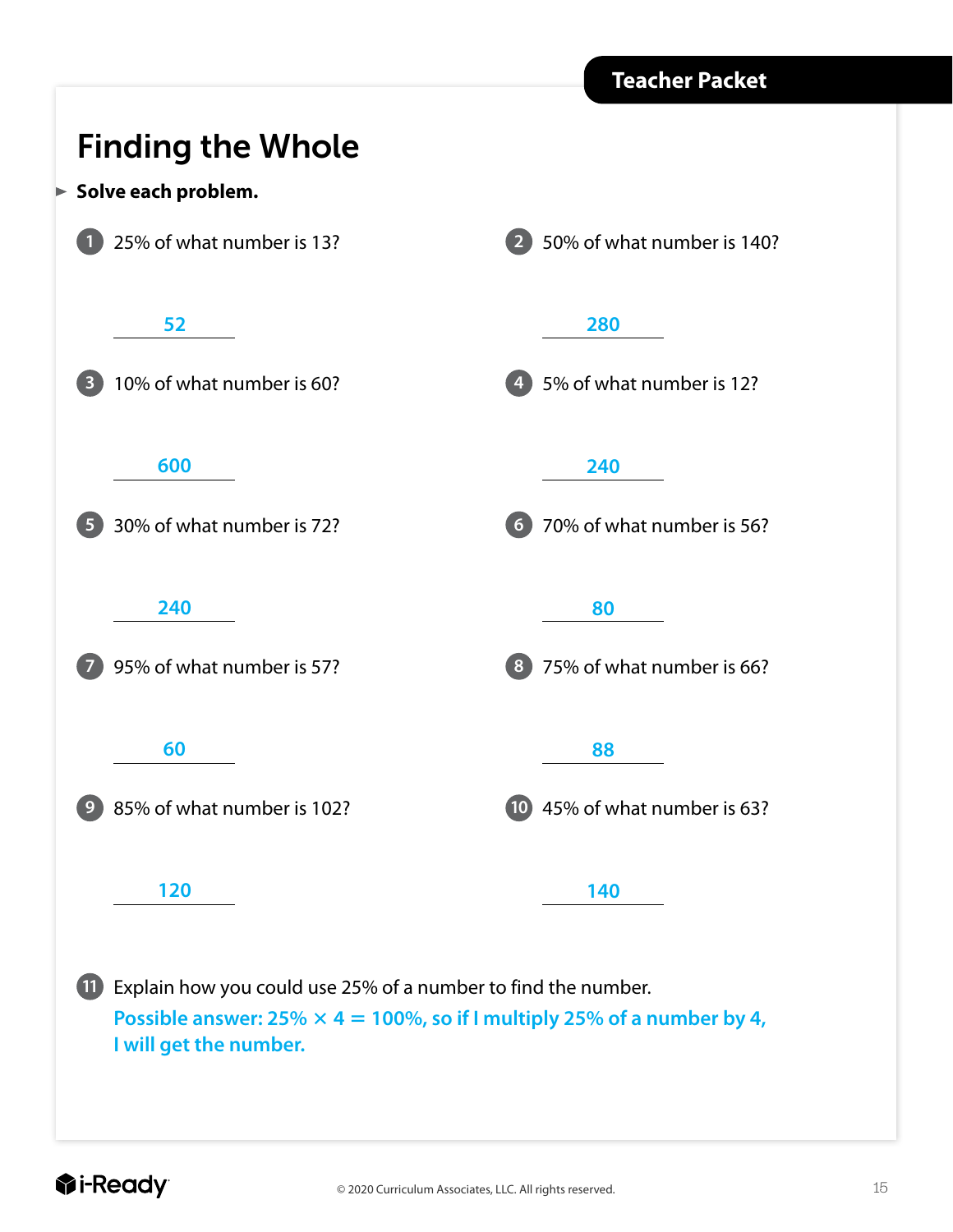### Understanding Division with Fractions

**1** Complete the bar model to show how many  $\frac{1}{5}$ s make  $\frac{14}{10}$ . How many <sup>1</sup> ··5 s make <sup>14</sup> ··<sup>10</sup> ? **7** Complete the equations.  $\frac{14}{10} \div \frac{5}{10} = 7$   $\frac{7}{5} \div \frac{1}{5} = \frac{14}{10}$ **2** Use the number line to show  $\frac{2}{3} \div \frac{1}{12}$ . 0 1 1 1 1 1 5 1 7 2 What is the quotient? **8** Which type of model do you like better, the bar model or the number line? Explain. ··**5 Answers will vary. Possible answer: I like the bar model because it is more visual to me. The boxes seem to represent the fractions in space, whereas the number line is mostly numbers.**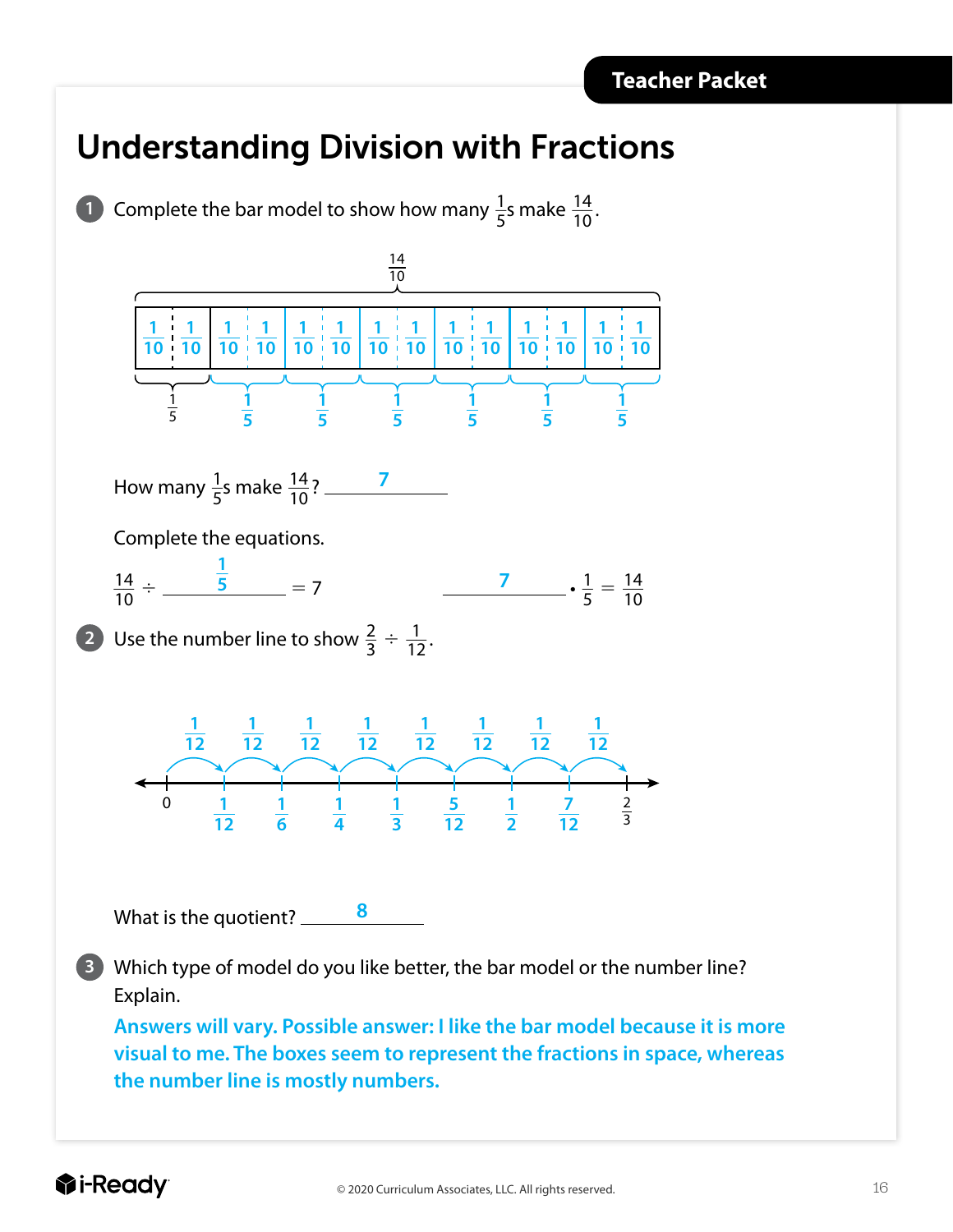### Using Multiplication to Divide by a Fraction

**Write the missing digits in the boxes to make each equation true.**



LESSON 10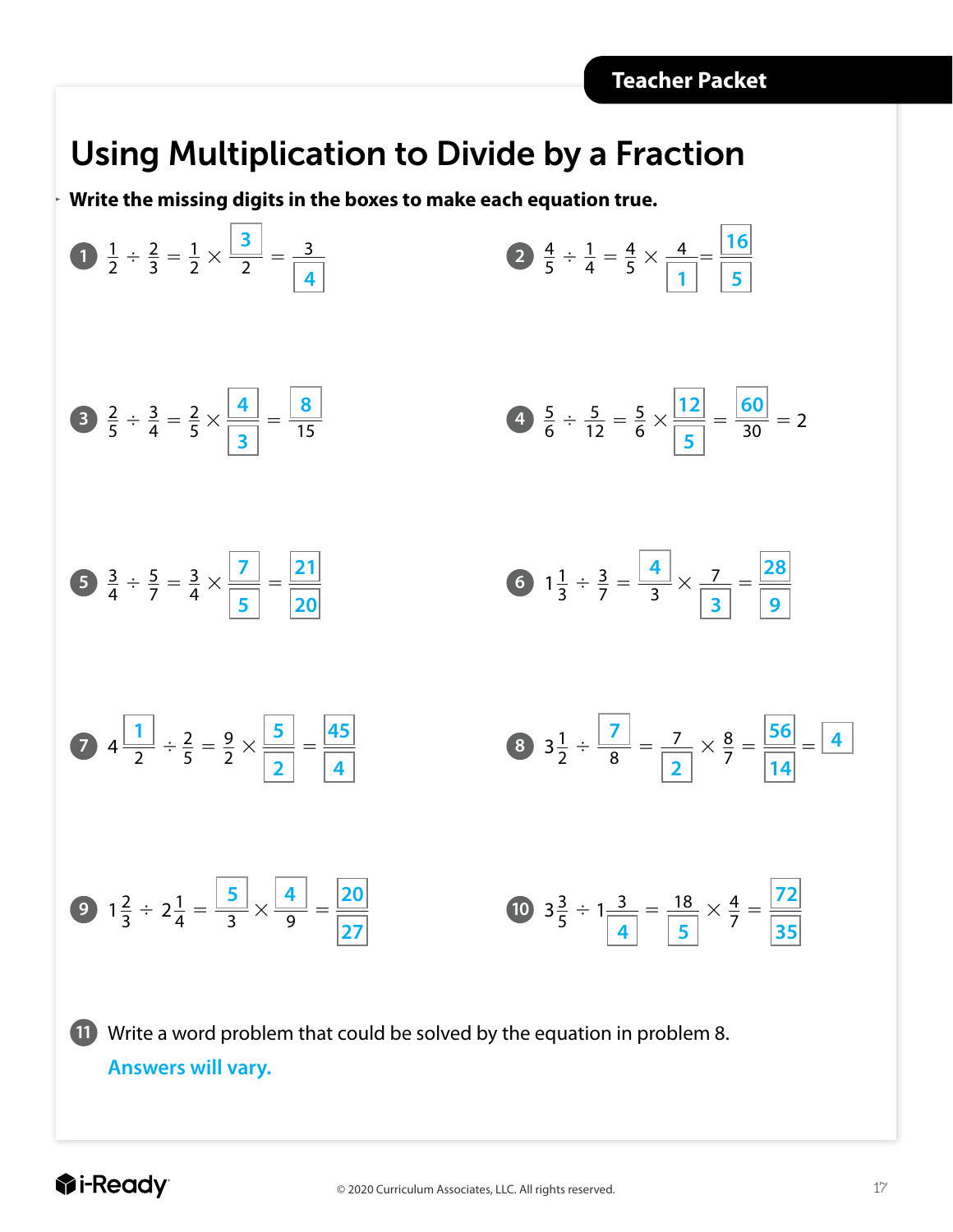#### Understanding Positive and Negative Numbers

**1** The points on the number line are opposite numbers. The tick marks represent intervals of 1 unit.



Label 0 at the correct spot on the number line.

Label the point plotted to the right of 0.

Label the point plotted to the left of 0.

**2** Use this list of numbers to answer the following questions:

0, 4,  $-2$ ,  $\frac{2}{3}$ ,  $-1.8$ , 16, 3.2,  $-\frac{5}{4}$ 

LESSON 23

Which numbers are rational numbers that are not integers?  $\frac{2}{3}$ , -1.8, 3.2,  $-\frac{5}{4}$ 

Of the remaining numbers, which are integers but not whole numbers?  $-2$ 

Of the remaining numbers, which are whole numbers? **0, 4, 16**

**3** Use the following terms to complete the following statements: *integers*, *rational numbers,* and *whole numbers*. Use each term only once.

The counting numbers and zero are <u>whole numbers</u>.

The counting numbers and their opposites, along with zero, are <u>integers</u>.

Integers and the decimal equivalents of fractions are **\_rational numbers** \_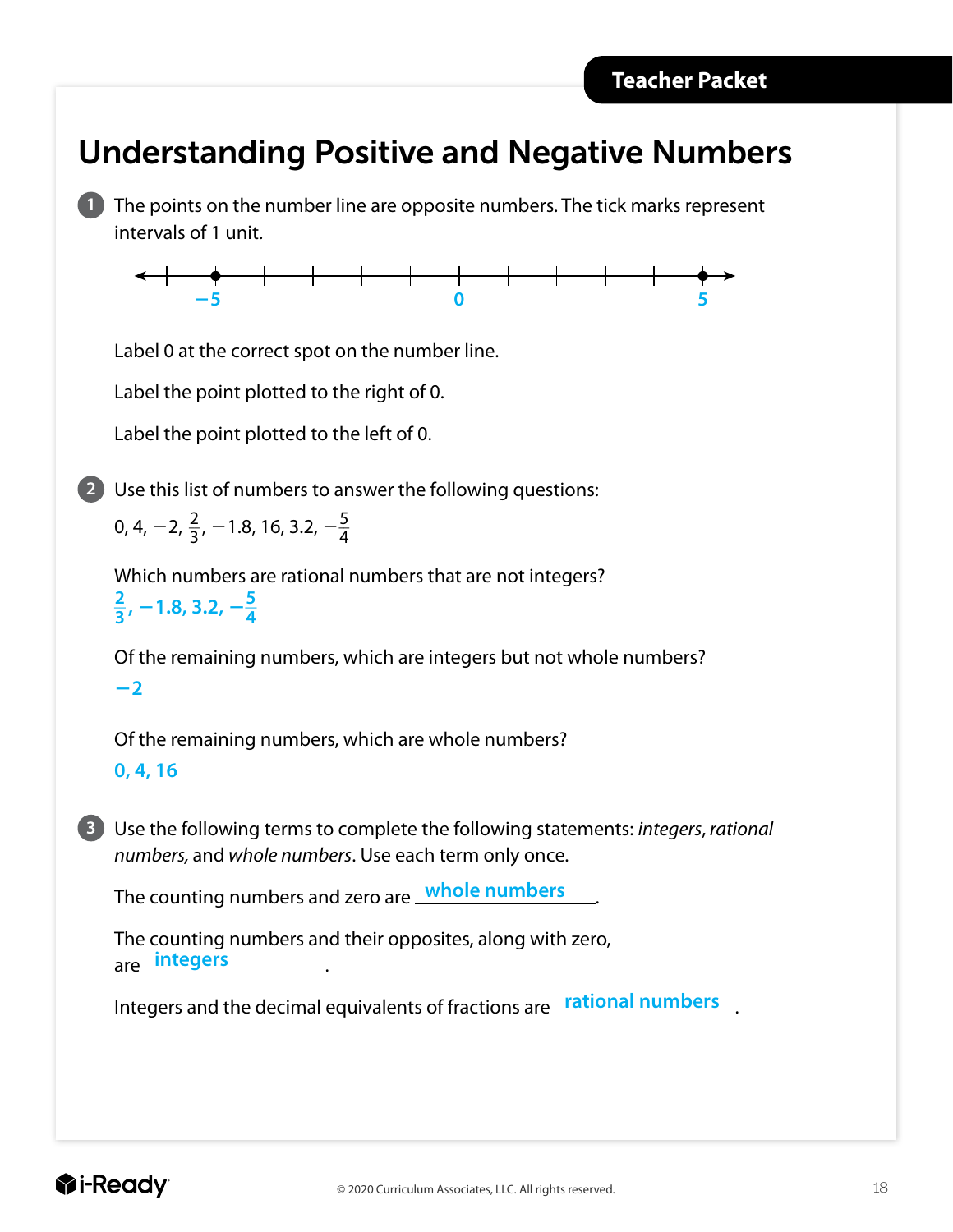#### Understanding Positive and Negative

Numbers *continued*

LESSON 23

**4** Plot and label 4,  $-3$ , 1, and their opposites on the number line.



**5** If several points are graphed on a number line, is the point that is the farthest from 0 always the greatest? Explain.

**No; Possible explanation: It depends on whether the number is positive or negative. If it is positive, then it is the greatest number. If it is negative, it is the least number.**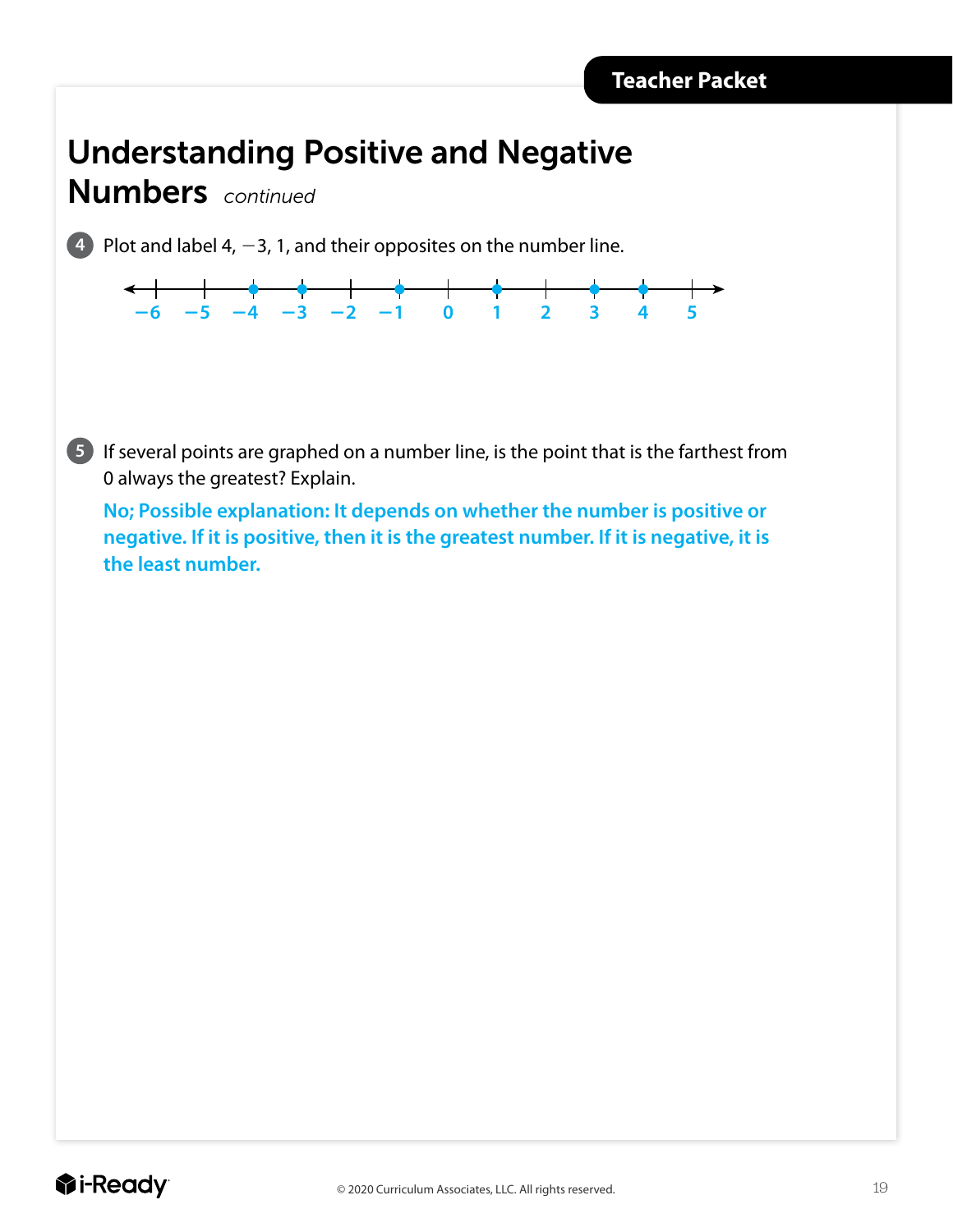### Comparing Positive and Negative Numbers

**Write** , **or** . **to make each comparison true.**

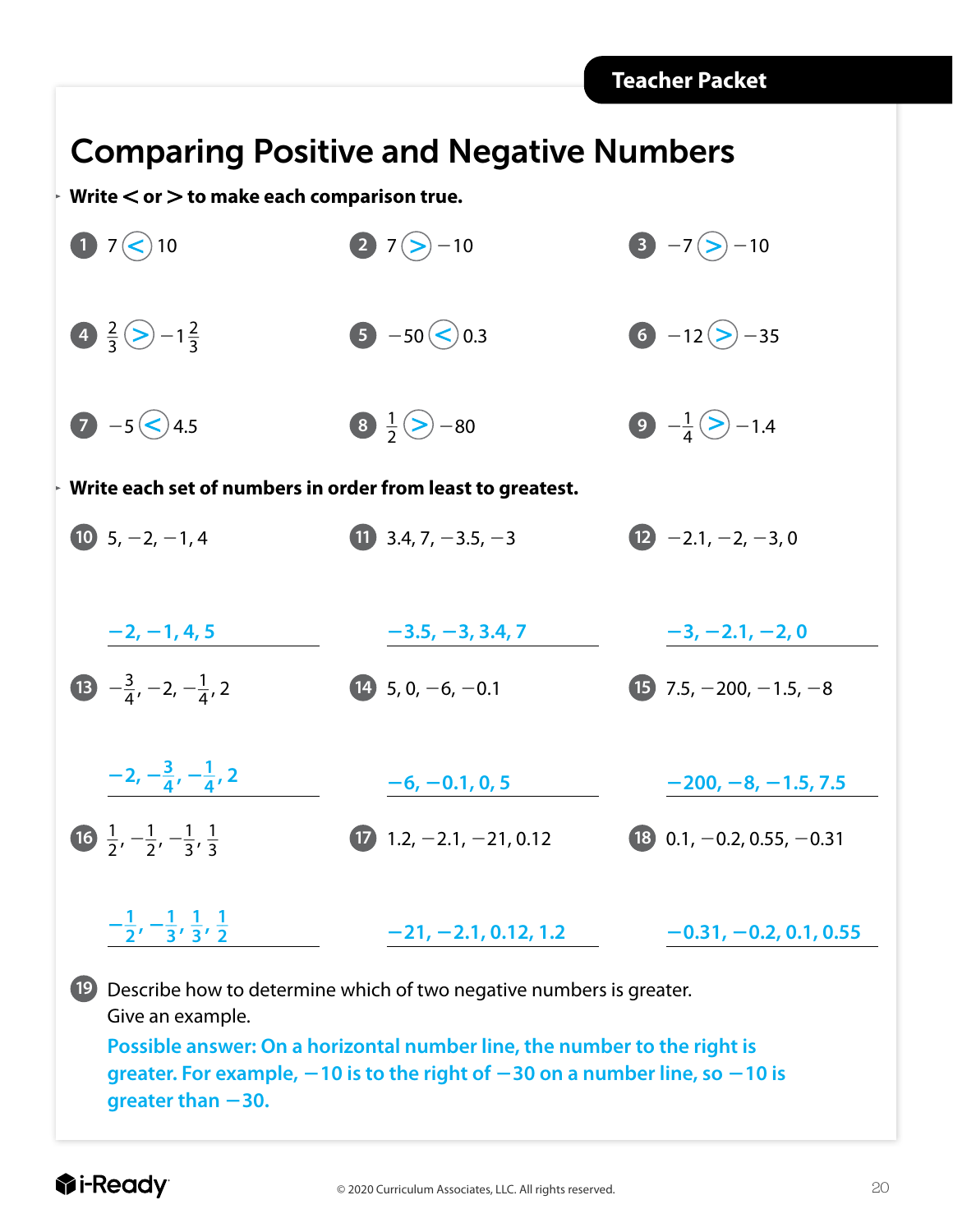#### Understanding Absolute Value

**1** Answer the questions about this number line.



Which is greater,  $-9$  or  $-4$ ? Explain.

2**4; Possible explanation:** 2**4 is to the right of** 2**9 on the number line, so it is greater than**  $-9$ **.** 

Which is greater,  $|-9|$  or  $|-4|$ ? Explain.

**|**2**9|; Possible explanation: Absolute value is the distance from 0 on the number line.**  $-9$  is farther from 0 than  $-4$ , so  $|-9|$  is greater than  $|-4|$ .

**2** A football team tries to move the ball forward as many yards as possible on each play, but sometimes they end up behind where they started. The distances, in yards, that a team moves on its first five plays are 2,  $-1$ , 4, 3, and  $-5$ . A positive number indicates moving the ball forward, and a negative number indicates moving the ball backward.

Which number in the list is the greatest?

**4**

What is a better question to ask to find out which play went the farthest from where the team started?

**Possible answer: Which number has the greatest absolute value?**

The coach considers any play that moves the team more than 4 yards from where they started a "big play." Which play(s) are big plays? The play that moved the team  $-5$  yards is a big play.

**3** When does it make sense to compare the absolute values of numbers rather than the numbers themselves?

**Possible answer: If a problem deals with distance, then it makes more sense to compare absolute values. If a problem deals with value, then it makes more sense to compare the numbers.**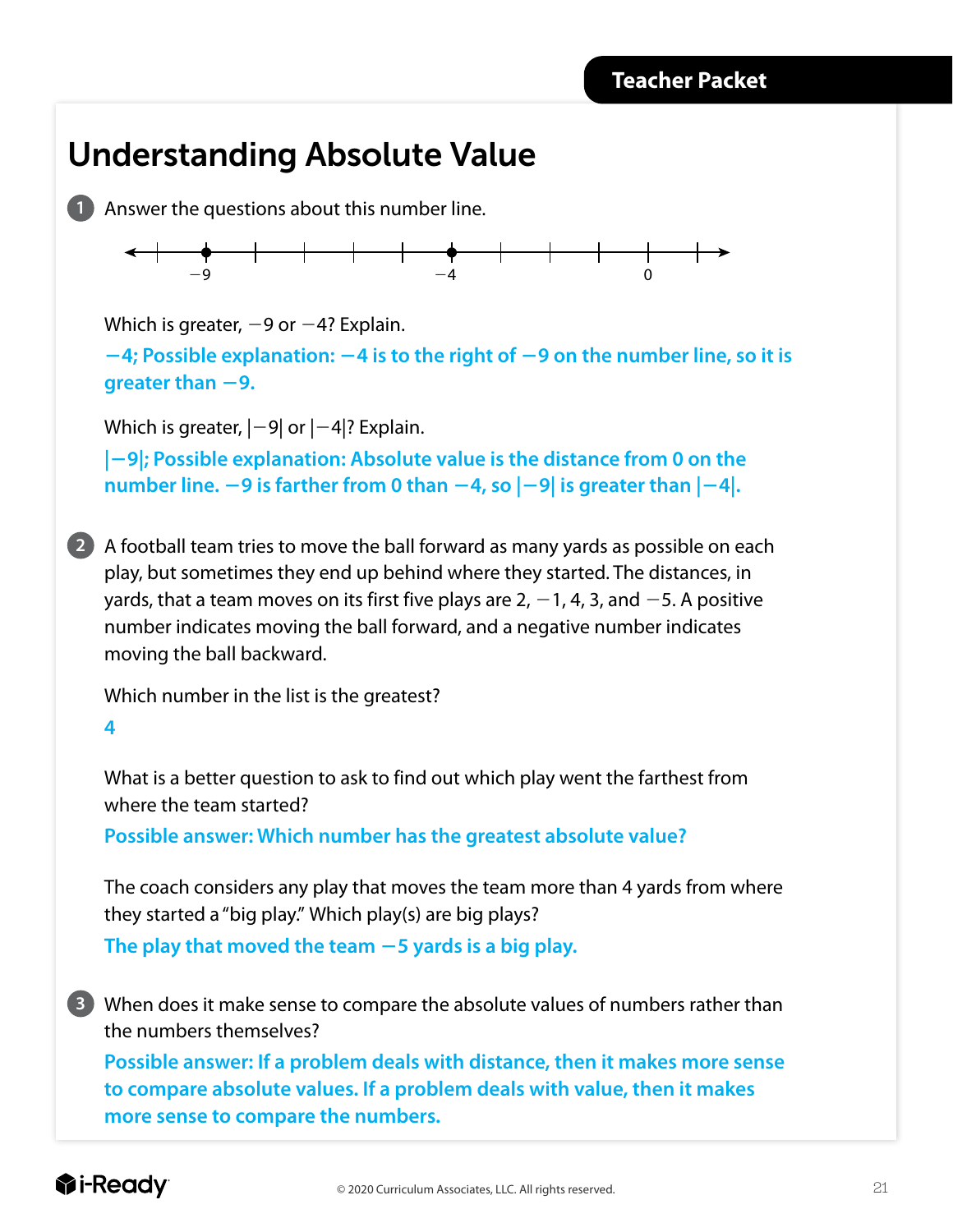#### Understanding the Four-Quadrant Coordinate Plane

**For problems 1–6, plot and label each point in the coordinate plane. Name the quadrant or axis where the point is located.**



**7** If point *E* above is reflected across the *x*-axis, what would be the coordinates of the reflection? Explain.

**(3, 3); Possible explanation: Point** *E* **is 3 units to the right of the** *y***-axis and 3 units below the** *x***-axis. Its reflection is also 3 units to the right of the** *y***-axis and is 3 units above the** *x***-axis. That is the location of (3, 3).**

**8** Imagine that one of the points given in problems 1–6 has been reflected. The reflection is in Quadrant II. What are the possible coordinates of the reflected point? Explain.

**(**2**2, 3) or (**2**3, 2); Possible explanation: For the point to be in Quadrant II, it must either be a reflection of point** *A* **across the** *x***-axis or a reflection of point** *C* **across the** *y***-axis. If it is a reflection of point** *A* **across the** *x***-axis, then the** *x***-coordinate is the same as and the** *y***-coordinate is the opposite of point** *A***. If it is a reflection of point** *C* **across the** *y***-axis, then the** *x***-coordinate is the opposite of and the** *y***-coordinate is the same as point** *C***.**

**9** Bradley says that if point *B* is reflected across the *y*-axis and its reflection is then reflected across the *x*-axis, the result is point *D*. Is Bradley correct? Explain.

**Bradley is not correct. Possible explanation: When point** *B* **is reflected across the y-axis, the coordinates of the reflection are**  $(-4, -4)$ **. When**  $(-4, -4)$  **is** reflected across the  $x$ -axis, the coordinates of the reflection are  $(-4, 4)$ . The **coordinates of point** *D* are  $(-2, 4)$ .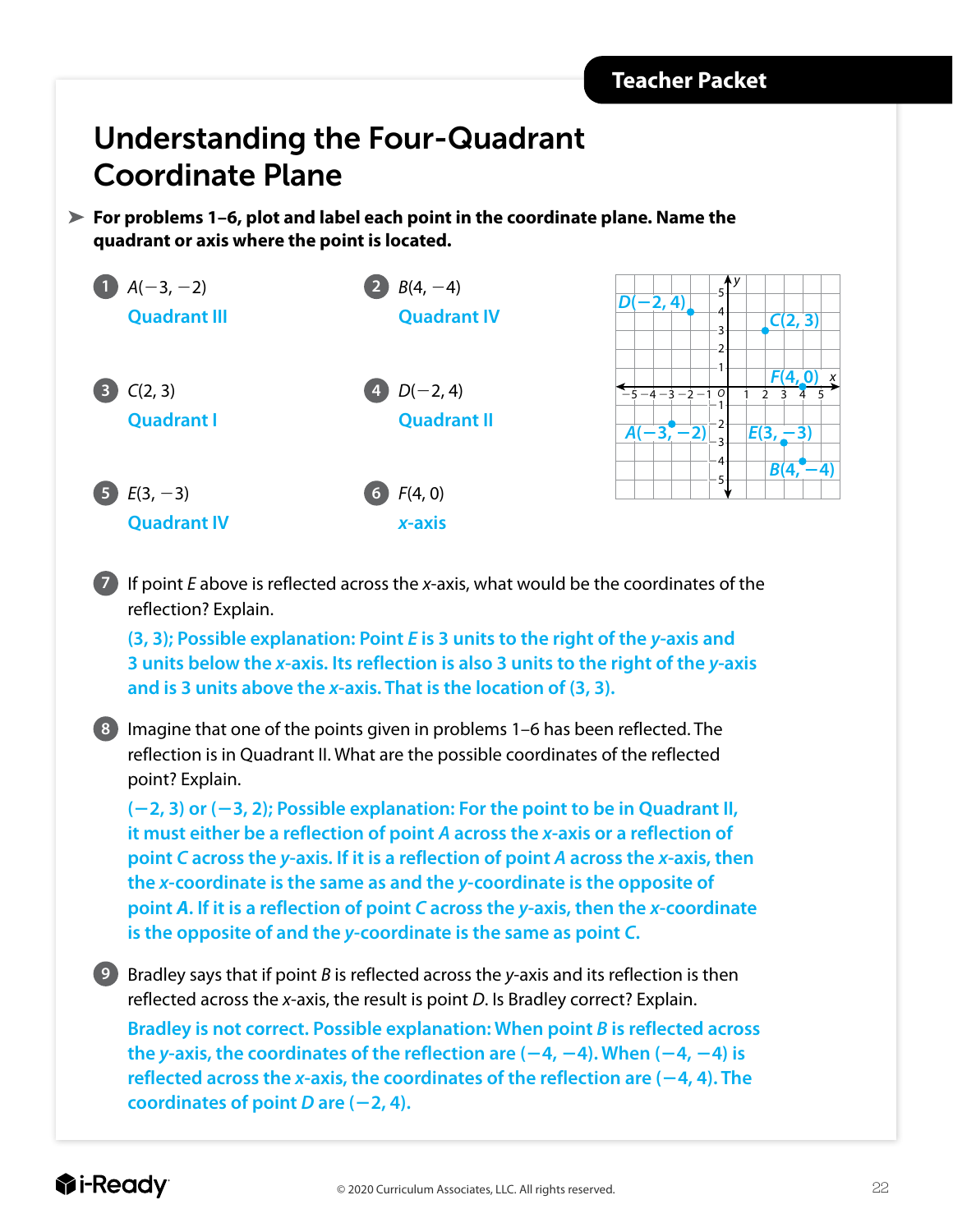

#### *<u>i*</u>-Ready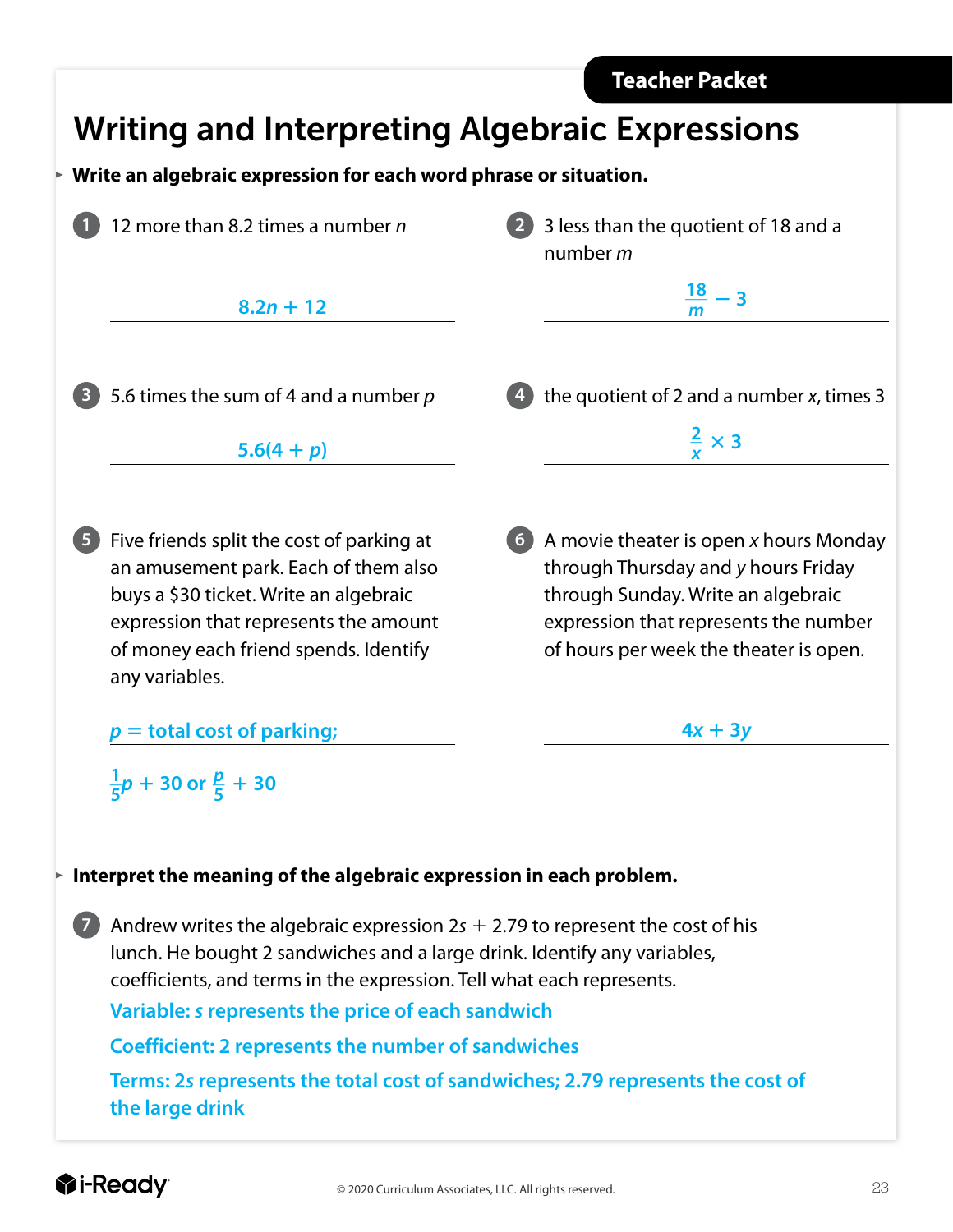### Writing and Interpreting Algebraic

#### Expressions *continued*



**8** A teacher writes the algebraic expression  $24c + 5m + 19.99$  to represent the cost of supplies she purchased for her classroom. She bought 24 packages of colored pencils, 5 packages of markers, and a beanbag chair. Identify any variables, coefficients, and terms in the expression. Tell what each represents.

**Variables:** *c* **represents the price of each package of colored pencils;**  *m* **represents the price of each package of markers** 

**Coefficients: 24 represents the number of packages of colored pencils; 5 represents the number of packages of markers**

**Terms: 24***c* **represents the total cost of colored pencils; 5***m* **represents the total cost of markers; 19.99 represents the cost of the beanbag chair**

**9** Write a situation that could be represented by the algebraic expression  $3s + 2.15$ . **Possible answer: Logan buys 3 sandwiches for** *s* **dollars each and a bottled water for \$2.15.**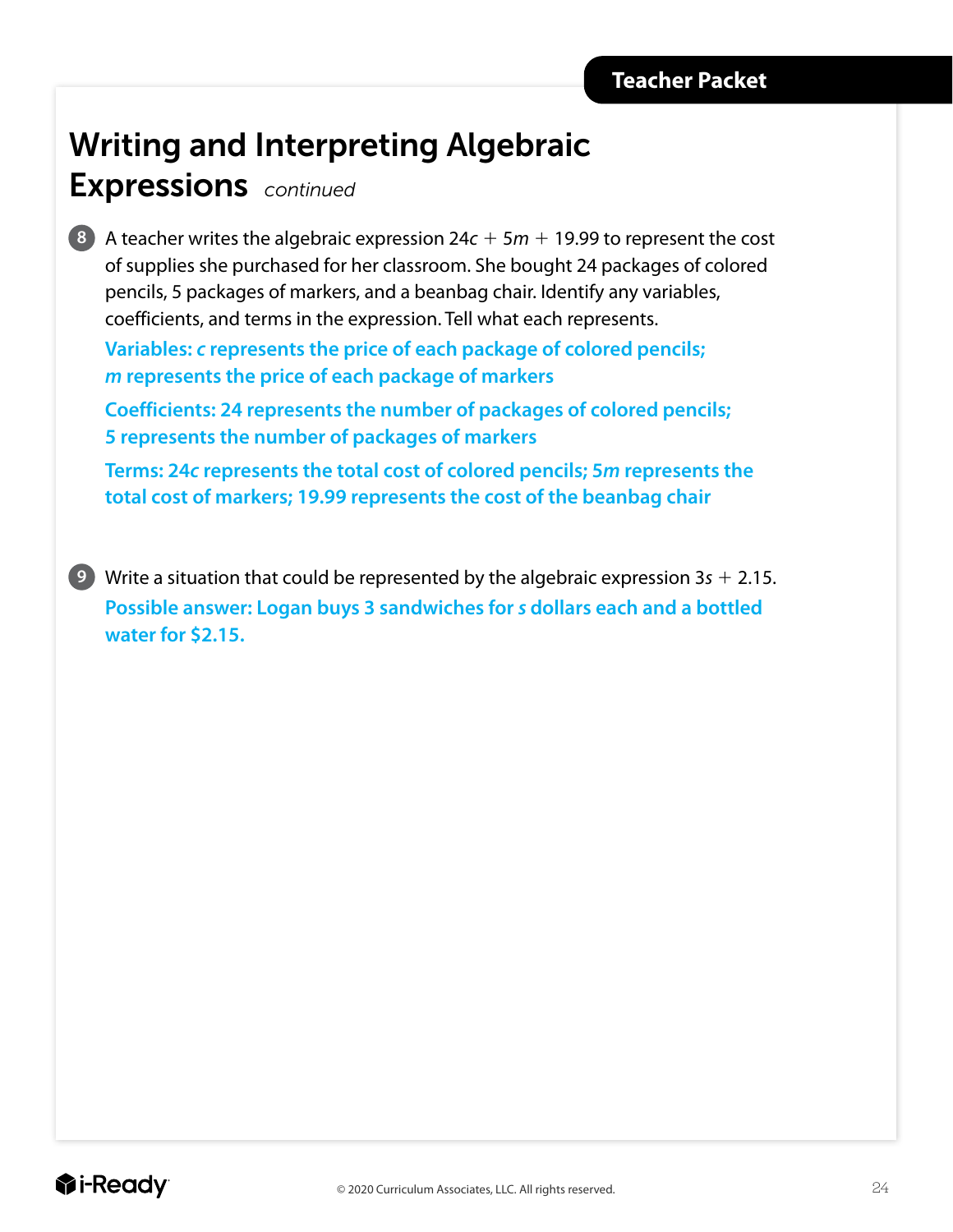### Evaluating Algebraic Expressions

**Check each answer to see whether the student evaluated the expression correctly. If the answer is incorrect, cross out the answer and write the correct answer.** 



**Possible work:**  $8(6 + 2) = 8(6) + 8(2) = 48 + 16 = 64$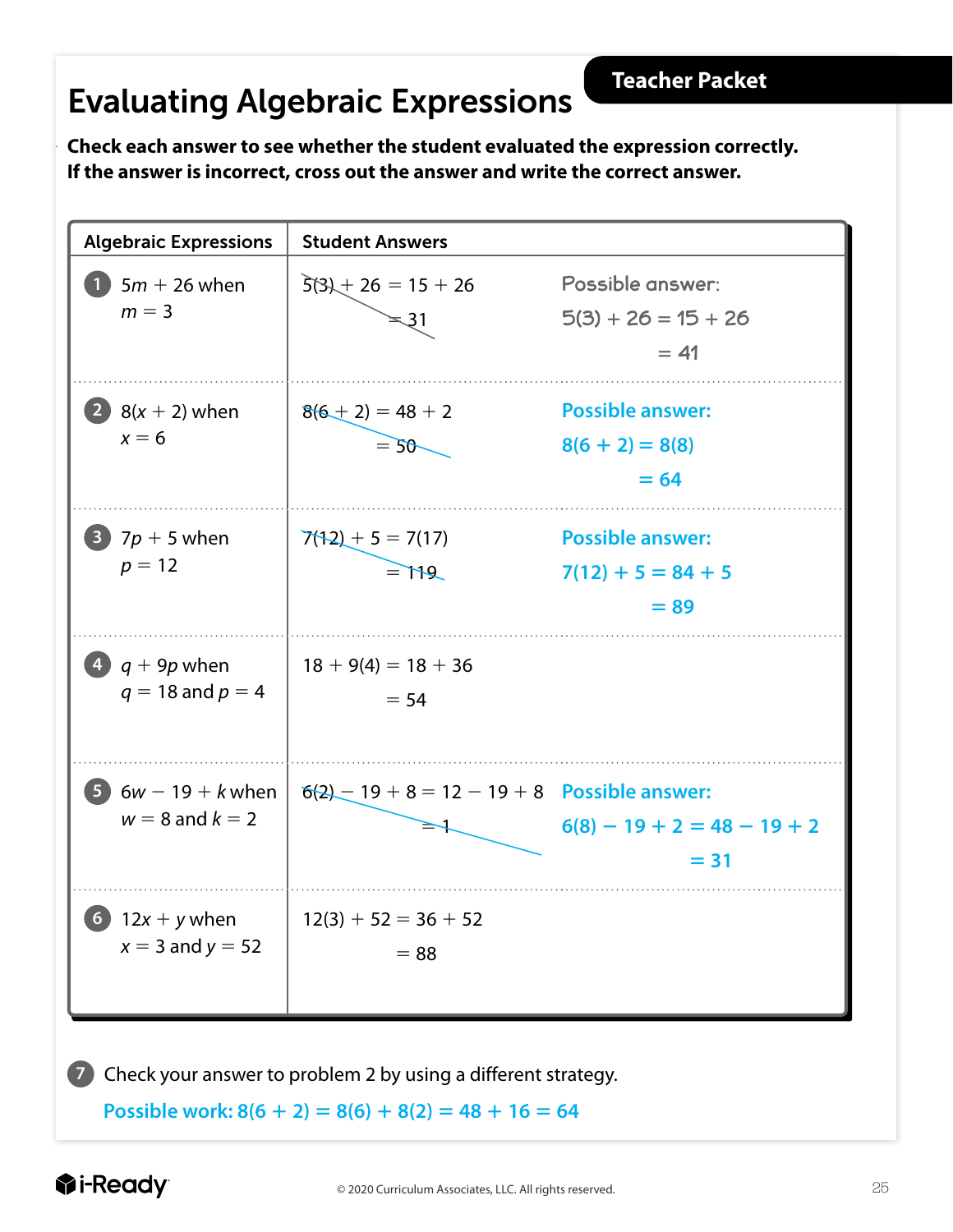#### Using Order of Operations with Expressions with Exponents

**Simplify or evaluate each exponential expression using the order of operations. The answers are mixed up at the bottom of the page. Cross out the answers as you complete the problems.**

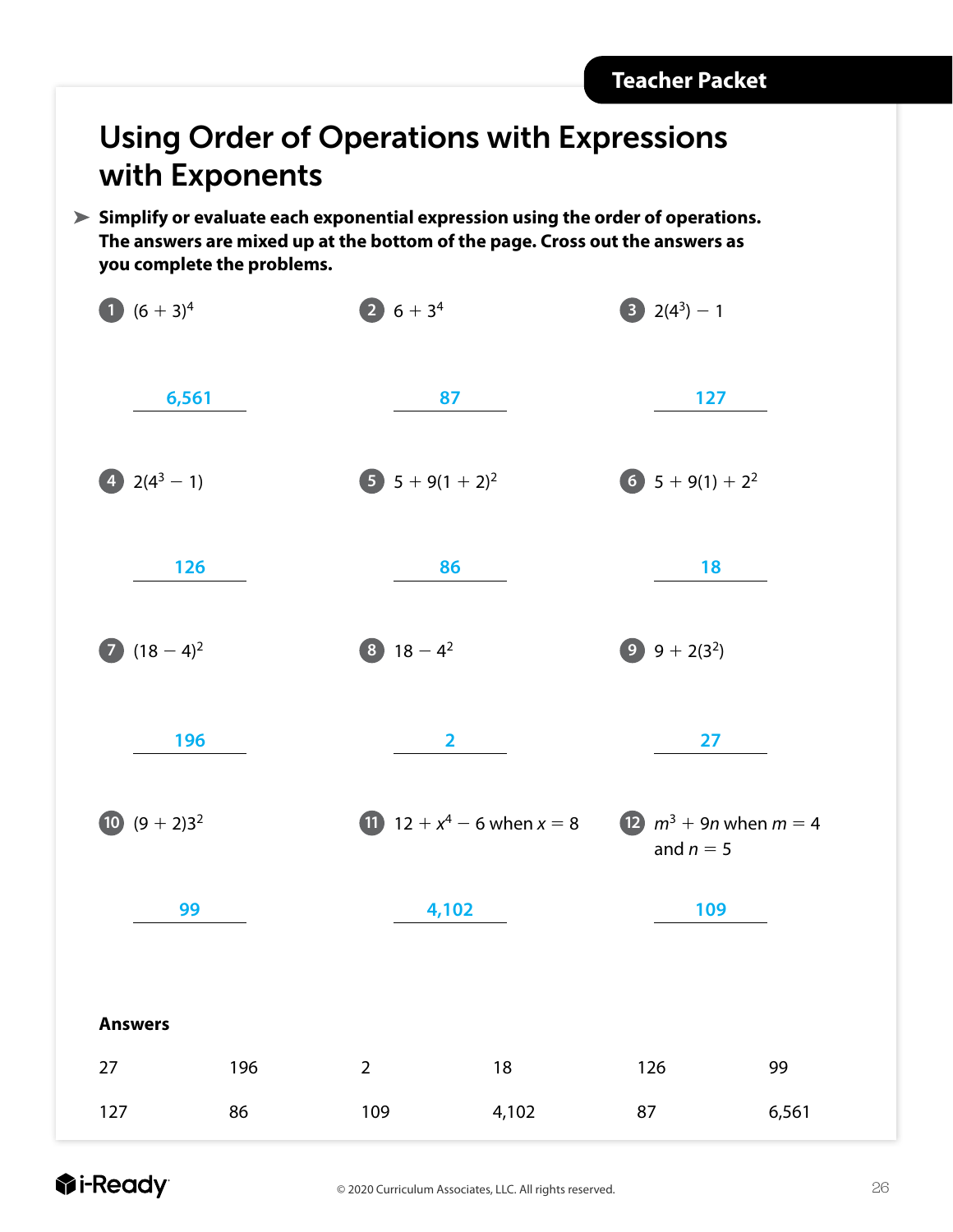#### Identifying Equivalent Expressions

**Determine whether each pair of expressions is equivalent. Show your work.** 

**Yes Possible work:**   $2(x - y)$  $2 \cdot x - 2 \cdot y$  $2x - 2y$  $2x - 2y = 2x - 2y$ **No Possible work:**  $(c + 2p)(2)$  $2 \cdot c + 2 \cdot 2p$  $2c + 4p$ 

 $4p + 3c \neq 2c + 4p$ 

**No Possible work:**  $4(2a - 3v)$  $4 \cdot 2a - 4 \cdot 3v$  $8a - 12v$ 

 $8a - 12v \neq 8a + 6v$ 

**1**  $2(x - y)$  and  $2x - 2y$  **2**  $4(x + y)$  and  $4y + 4x$ **Yes Possible work:**   $4(x + y)$  $4 \cdot x + 4 \cdot y$  $4x + 4y$ 

 $4x + 4y = 4y + 4x$ 

**3**  $4p + 3c$  and  $(c + 2p)(2)$  **4**  $21q - 7p$  and  $(3q - p)(7)$ **Yes Possible work:**  $(3q - p)(7)$  $3q \cdot 7 - p \cdot 7$  $21q - 7p$ 

 $21q - 7p = 21q - 7p$ 

**5**  $4(2a - 3v)$  and  $8a + 6v$  **6**  $8(3x + c) - 1$  and  $8c + 24x - 1$ **Yes Possible work:**  $8(3x + c) - 1$  $8 \cdot 3x + 8 \cdot c - 1$  $24x + 8c - 1$ 

 $24x + 8c - 1 = 8c + 24x - 1$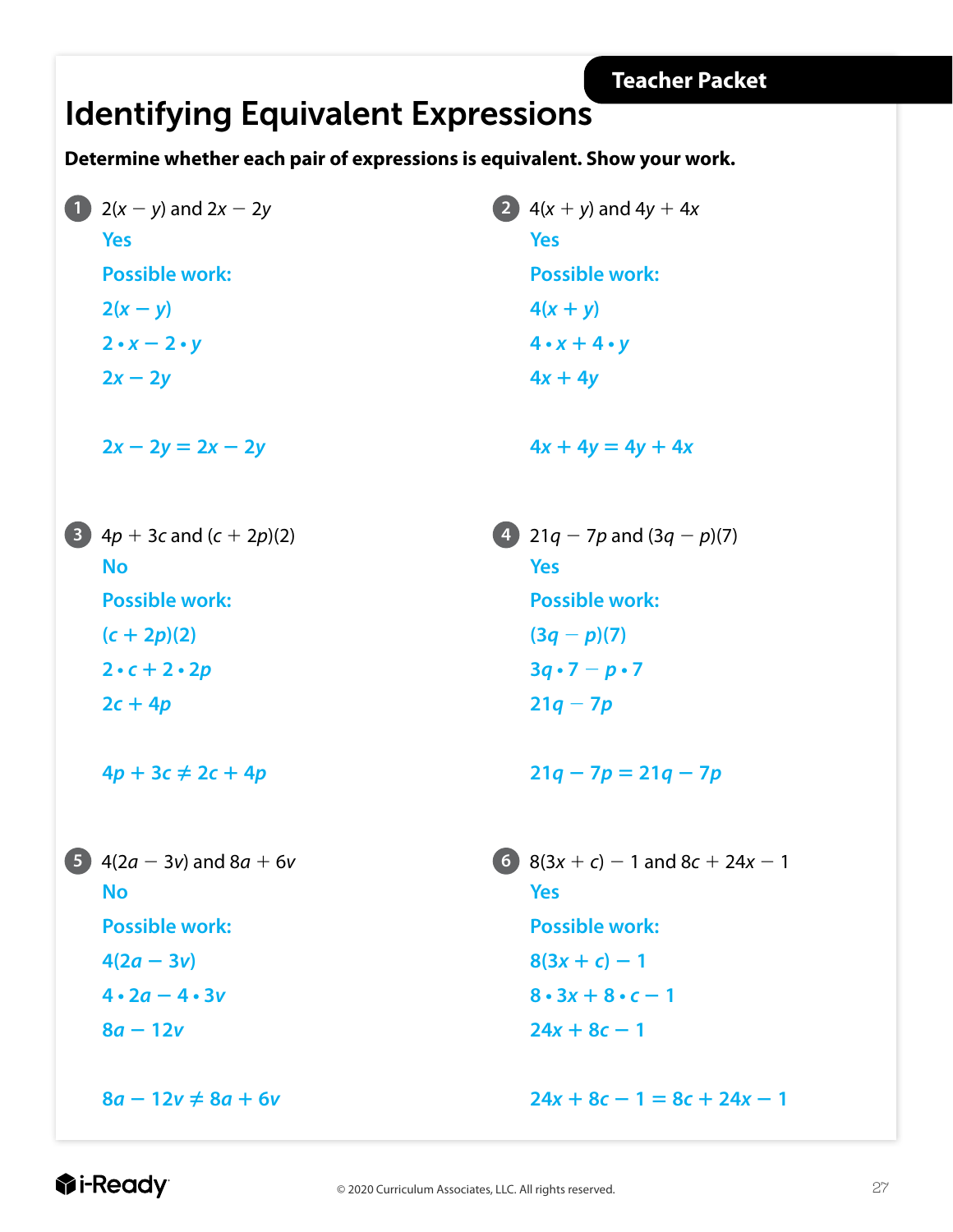#### Identifying Equivalent Expressions *continued*

| $\overline{7}$         | $3(2x + 11)$ and $(3x + 15)(2)$<br><b>No</b>                              |                             | 8)                             |                                       | $2x + 2x + 2c + 6$ and $(2x + c + 3)(2)$                  |  |
|------------------------|---------------------------------------------------------------------------|-----------------------------|--------------------------------|---------------------------------------|-----------------------------------------------------------|--|
|                        |                                                                           |                             |                                | <b>Yes</b>                            |                                                           |  |
|                        | <b>Possible work:</b>                                                     |                             |                                | <b>Possible work:</b>                 |                                                           |  |
|                        | $3(2x + 11)$                                                              | $(3x + 15)(2)$              |                                | $2x + 2x + 2c + 6$ $(2x + c + 3)(2)$  |                                                           |  |
|                        | $3 \cdot 2x + 3 \cdot 11$                                                 | $2 \cdot 3x + 2 \cdot 15$   |                                |                                       | $(2x + 2x) + 2c + 6$ $2x \cdot 2 + c \cdot 2 + 3 \cdot 2$ |  |
|                        | $6x + 33$                                                                 | $6x + 30$                   |                                | $4x + 2c + 6$                         | $4x + 2c + 6$                                             |  |
| $6x + 33 \neq 6x + 30$ |                                                                           | $4x + 2c + 6 = 4x + 2c + 6$ |                                |                                       |                                                           |  |
| 9                      | $3e + 7 - e$ and $2e + 10 + 2e - 3$<br><b>No</b><br><b>Possible work:</b> |                             |                                | 10 $5c + 4c + 2$ and $5c + 2(2c + 1)$ |                                                           |  |
|                        |                                                                           |                             |                                | <b>Yes</b>                            |                                                           |  |
|                        |                                                                           |                             | <b>Possible work:</b>          |                                       |                                                           |  |
|                        | $3e + 7 - e$                                                              | $2e + 10 + 2e - 3$          |                                | $5c + 4c + 2$                         | $5c + 2(2c + 1)$                                          |  |
|                        | $(3e - e) + 7$                                                            | $(2e + 2e) + (10 - 3)$      |                                | $(5c + 4c) + 2$                       | $5c + 4c + 2$                                             |  |
|                        | $2e + 7$                                                                  | $4e + 7$                    |                                | $9c + 2$                              | $9c + 2$                                                  |  |
| $2e + 7 \neq 4e + 7$   |                                                                           |                             | $5c + 4c + 2 = 5c + 2(2c + 1)$ |                                       |                                                           |  |

**11** How can you check your answer to problem 8 by choosing values for the variables? **Possible answer: I can choose values for** *x* **and** *c***, substitute them into each expression, and compare the results. If the values are equal, the expressions are equivalent.**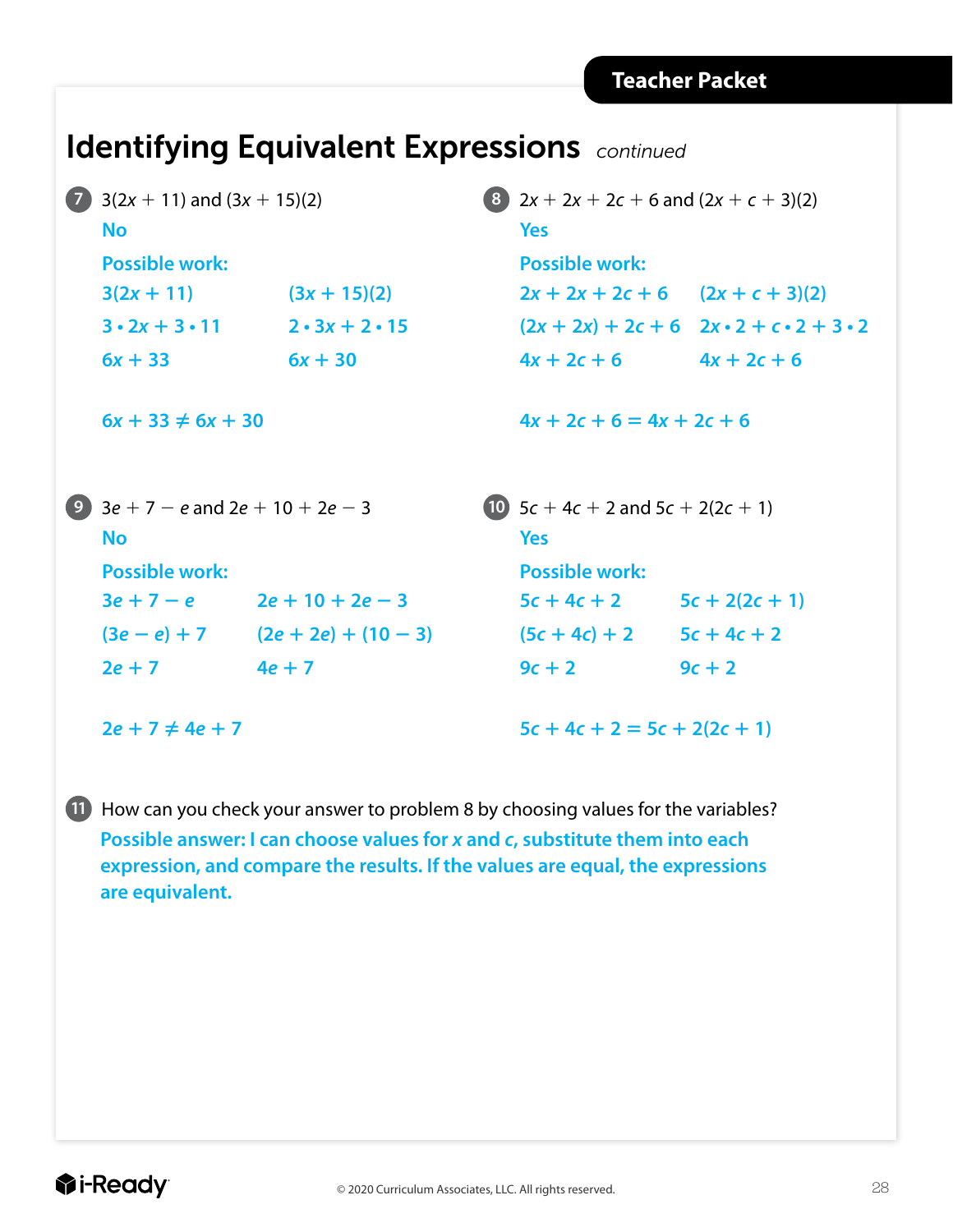#### Writing and Solving One-Variable Equations

**Solve each problem by writing and solving a one-variable equation.**

**1** In the first three innings of a baseball game, the home team scored some runs. In the rest of the game, they scored 5 runs more than the number of runs scored in the first three innings. If the home team scored 9 runs in all, how many runs did they score during the first three innings? How many runs did they score in the remainder of the game? Let  $x =$  the runs scored in the first three innings.

**Possible work:**  $x + (x + 5) = 9$ 

 $2x + 5 = 9$  $2x = 4$  $x = 2$ 

The team scored 2 runs in the first three innings, and  $2 + 5$ , or 7, runs in the **remainder of the game.** 

**2** The punch bowl at Felicia's party is getting low, so she adds 12 cups of punch to the bowl. Two guests serve themselves 1.25 cups and 2 cups of punch. The punch bowl now contains 11.5 cups of punch. How many cups were in the punch bowl before Felicia refilled it? Let  $n =$  number of cups in bowl before Felicia refilled it.

**Possible work:**  $n + 12 - 1.25 - 2 = 11.5$ 

 $n + 8.75 = 11.5$  $n = 2.75$ 

**There were 2.75 cups of punch in the bowl before Felicia refilled it.**

**3** Vanessa is a caterer. She made several batches of appetizers last weekend for an event. This weekend, Vanessa made 4 times as many batches. She made a total of 25 batches of appetizers for the two weekends. Determine the number of batches Vanessa made last weekend and the number of batches she made this weekend. Let  $b =$  the number of batches of appetizers Vanessa made last weekend.

**Possible work:**  $b + 4b = 25$ 

$$
5b=25
$$

$$
b=5
$$

**Vanessa made 5 batches of appetizers last weekend and 20 batches this weekend.**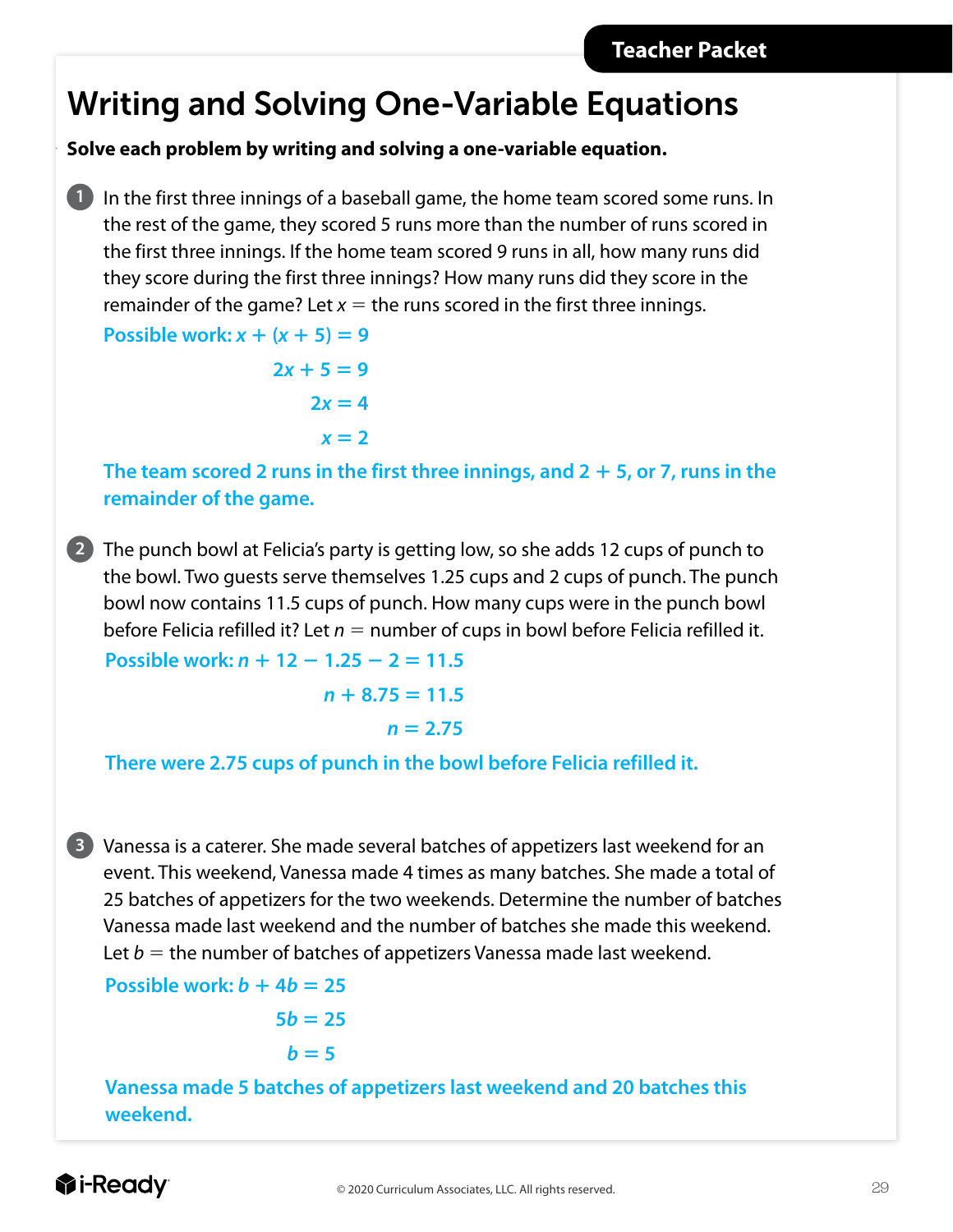### Writing and Solving One-Variable

#### Equations *continued*

**4** Wanda earned \$350 babysitting over the months of July and August. She earned \$90 more in August than in July. How much did she earn babysitting in July? In August?

**Possible work:**  $x =$  money earned in July

 $x + x + 90 = 350$  $2x + 90 = 350$  $2x = 260$  $x = 130$ 

**Wanda earned \$130 in July and 130** 1 **90, or \$220, in August.**

**5** Charlene is 8 years older than Aaron. The sum of their ages is 44. What are their ages?

**Possible work:** *a* **= Aaron's age** 

 $a + (a + 8) = 44$  $2a + 8 = 44$  $2a = 36$  $a = 18$ 

**Aaron is 18 years old, and Charlene is 26 years old.**

**6** On Saturday, 45% of the music Brianna listened to was country songs. She listened to 27 country songs on Saturday. How many songs did Brianna listen to on Saturday?

**Possible work:**  $n =$  **total number of songs** 

**45% of the songs are country.**

 $0.45 \cdot n = 27$ 

$$
n=60
$$

**Brianna listened to 60 songs on Saturday.**